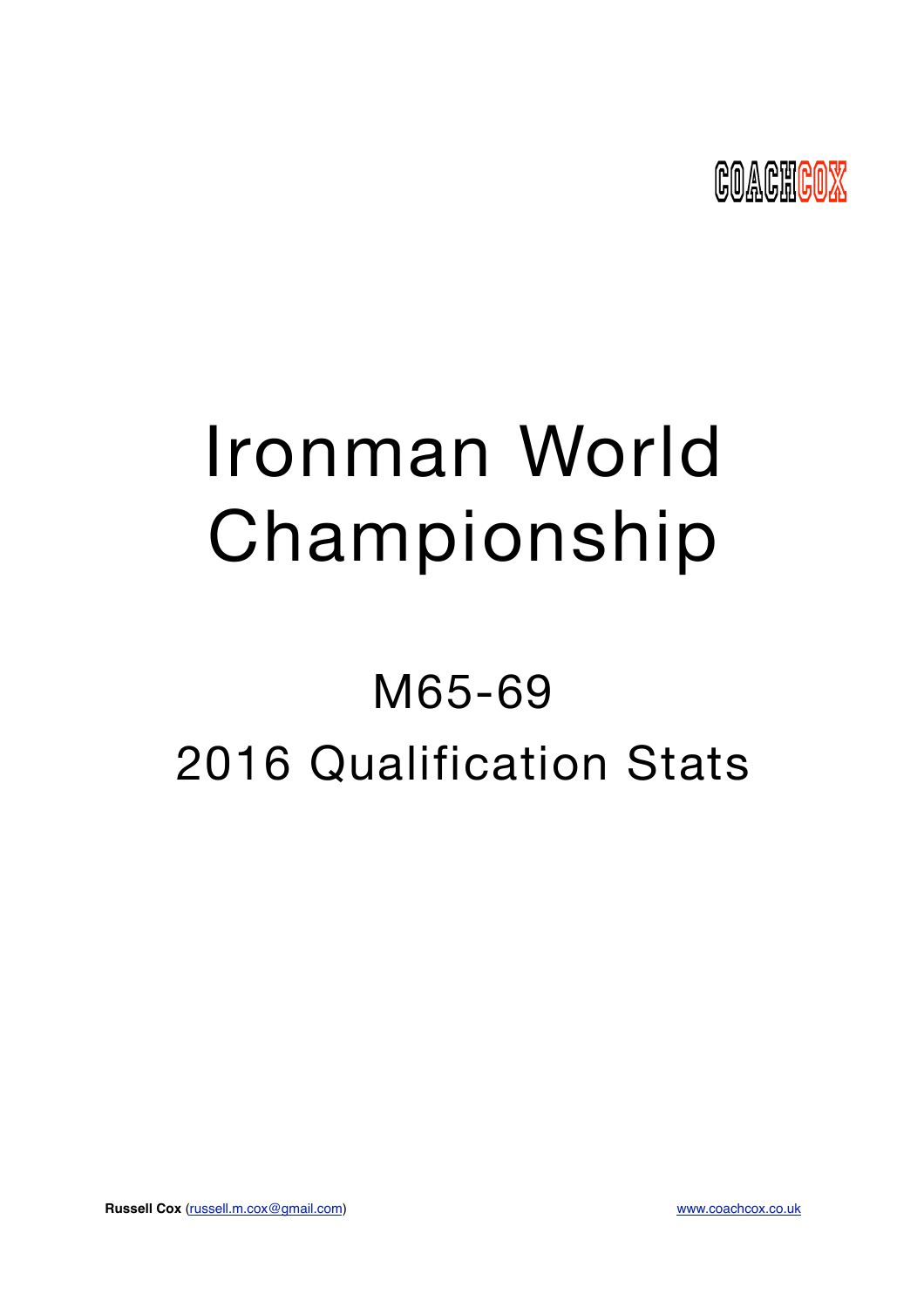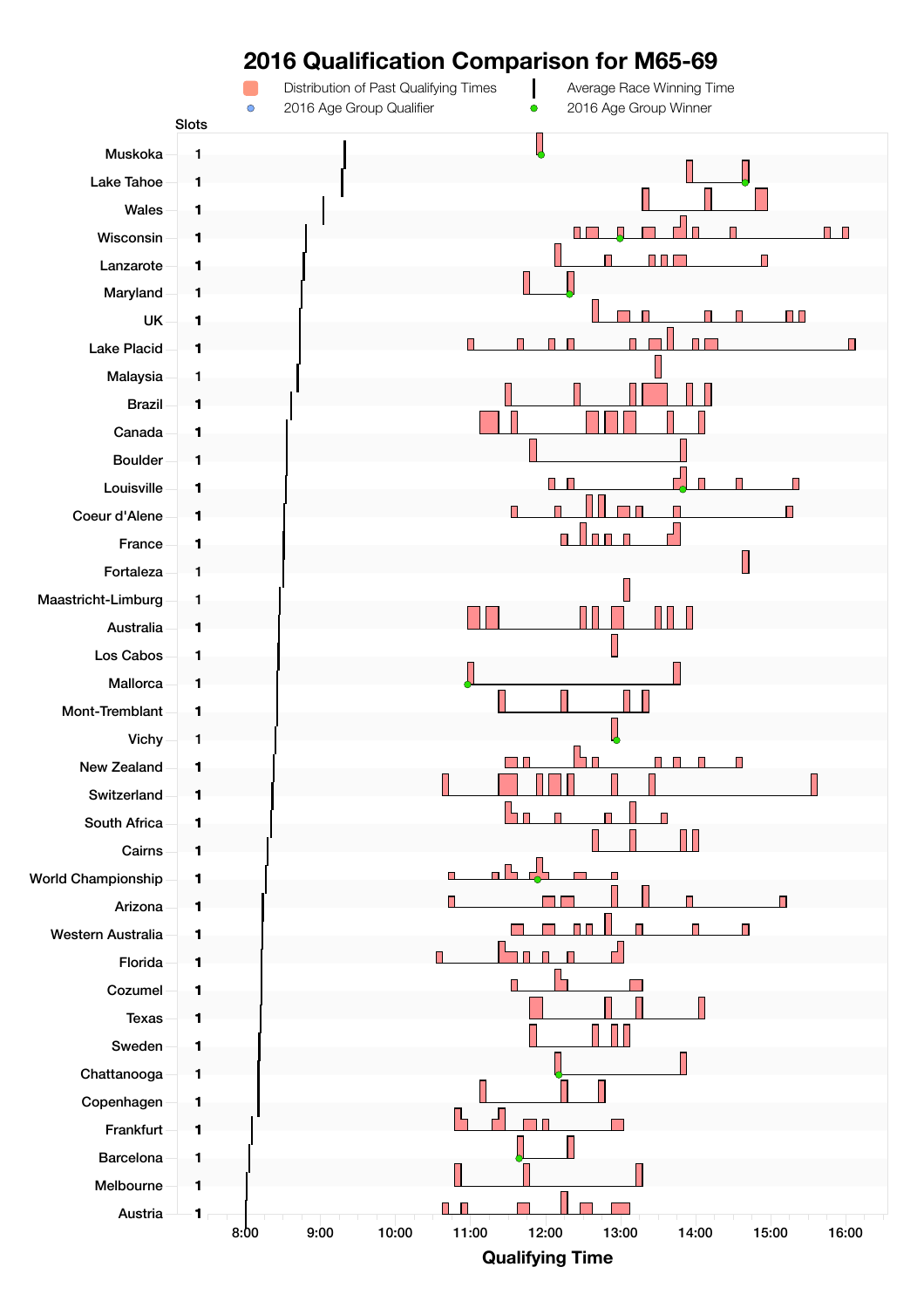## M65-69 Past Qualifying Times

## **Ironman Vichy (1 Kona Slots)**

| Year    | <b>Male Winning Time</b> | <b>Age Group Winning Time</b> |
|---------|--------------------------|-------------------------------|
| 2015    | 8:23:49                  | 12:56:52                      |
| Average | 8:23:49                  | 12:56:52                      |

## **Ironman Muskoka (1 Kona Slots)**

| Year    | <b>Male Winning Time</b> | <b>Age Group Winning Time</b> |
|---------|--------------------------|-------------------------------|
| 2015    | 9:19:28                  | 11:56:34                      |
| Average | 9:19:28                  | 11:56:34                      |

## **Ironman Wisconsin (1 Kona Slots)**

| Year    | <b>Male Winning Time</b> | <b>Age Group Winning Time</b> |
|---------|--------------------------|-------------------------------|
| 2003    | 8:55:26                  | 15:45:15                      |
| 2004    | 8:52:33                  | 13:45:46                      |
| 2005    | 9:01:34                  | 16:01:19                      |
| 2006    | 9:07:24                  | 13:57:41                      |
| 2007    | 8:52:49                  | 14:31:53                      |
| 2008    | 8:43:29                  | 12:36:52                      |
| 2009    | 8:45:19                  | 12:23:47                      |
| 2010    | 8:38:32                  | 13:48:06                      |
| 2011    | 8:45:18                  | 12:40:18                      |
| 2012    | 8:32:51                  | 13:21:39                      |
| 2013    | 8:40:15                  | 13:25:41                      |
| 2014    | 8:31:20                  | 13:50:21                      |
| 2015    | 8:59:59                  | 12:59:32                      |
| Average | 8:48:13                  | 13:46:46                      |

## **Ironman Wales (1 Kona Slots)**

| Year    | <b>Male Winning Time</b> | <b>Age Group Winning Time</b> |
|---------|--------------------------|-------------------------------|
| 2011    | 9:04:20                  | 13:21:35                      |
| 2012    | 8:52:43                  | 14:47:57                      |
| 2013    | 9:09:10                  | 14:56:32                      |
| 2014    | 9:07:28                  | 14:10:34                      |
| Average | 9:03:25                  | 14:19:09                      |

## **Ironman Lake Tahoe (1 Kona Slots)**

| Year    | <b>Male Winning Time</b> | <b>Age Group Winning Time</b> |
|---------|--------------------------|-------------------------------|
| 2013    | 8:55:14                  | 13:56:54                      |
| 2015    | 9:39:23                  | 14:39:37                      |
| Average | 9:17:18                  | 14:18:15                      |

## **Ironman Mallorca (1 Kona Slots)**

| Year    | <b>Male Winning Time</b> | <b>Age Group Winning Time</b> |
|---------|--------------------------|-------------------------------|
| 2014    | 8:34:02                  | 13:47:06                      |
| 2015    | 8:17:22                  | 10:57:40                      |
| Average | 8:25:42                  | 12:22:23                      |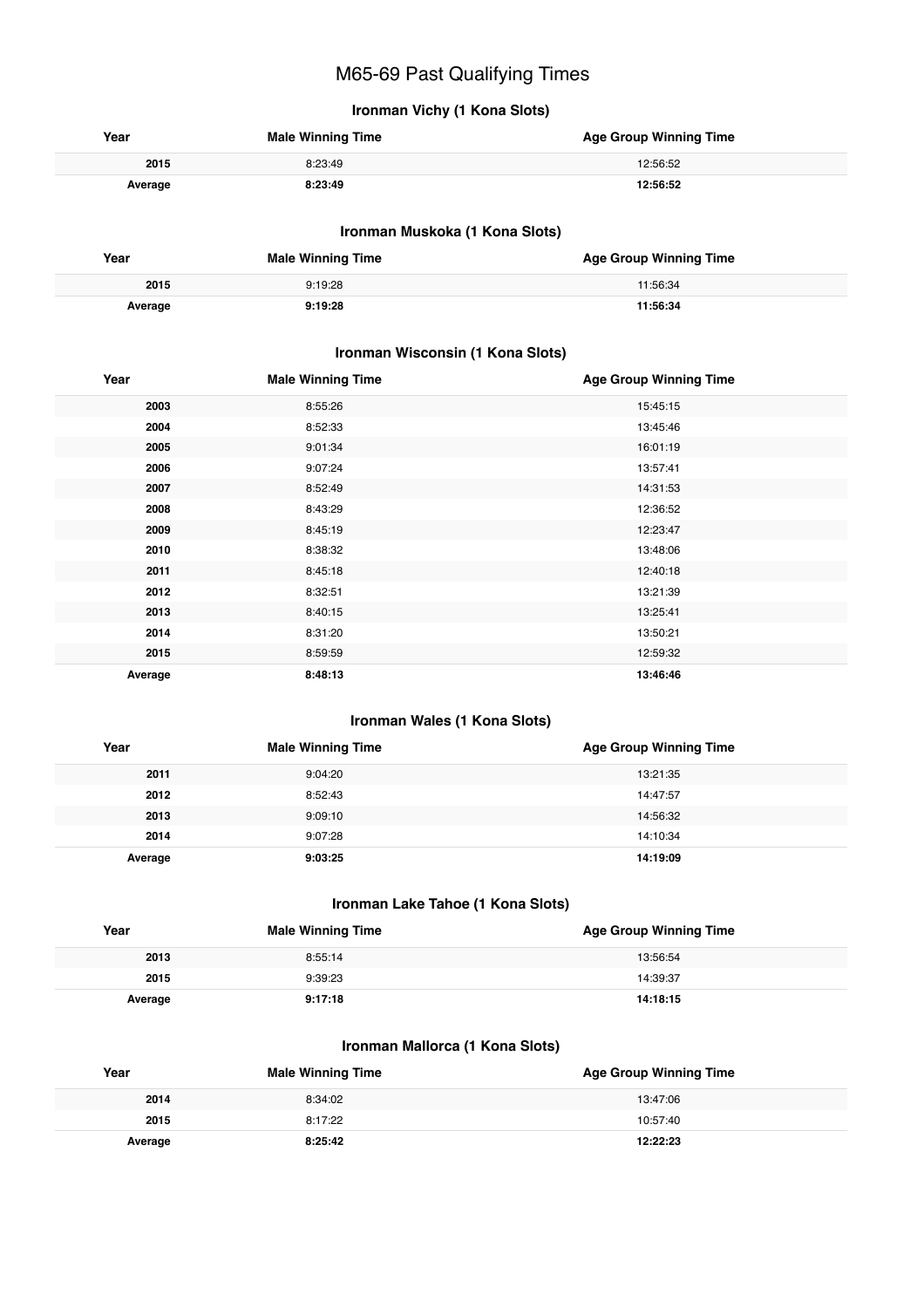## **Ironman Chattanooga (1 Kona Slots)**

| Year    | <b>Male Winning Time</b> | <b>Age Group Winning Time</b> |
|---------|--------------------------|-------------------------------|
| 2014    | 8:12:32                  | 13:49:06                      |
| 2015    | 8:08:32                  | 12:10:39                      |
| Average | 8:10:32                  | 12:59:52                      |

## **Ironman Barcelona (1 Kona Slots)**

| Year    | <b>Male Winning Time</b> | <b>Age Group Winning Time</b> |
|---------|--------------------------|-------------------------------|
| 2014    | 8:04:13                  | 12:21:23                      |
| 2015    | 8:02:20                  | 11:38:53                      |
| Average | 8:03:16                  | 12:00:08                      |

## **Ironman World Championship (1 Kona Slots)**

| Year    | <b>Male Winning Time</b> | <b>Age Group Winning Time</b> |
|---------|--------------------------|-------------------------------|
| 2003    | 8:59:36                  | 11:56:20                      |
| 2004    | 8:33:29                  | 12:28:14                      |
| 2005    | 8:14:17                  | 11:52:20                      |
| 2006    | 8:11:56                  | 11:29:45                      |
| 2007    | 8:15:34                  | 12:52:45                      |
| 2008    | 8:17:45                  | 11:56:26                      |
| 2009    | 8:20:21                  | 12:24:18                      |
| 2010    | 8:10:37                  | 11:37:25                      |
| 2011    | 8:03:56                  | 11:19:07                      |
| 2012    | 8:18:37                  | 12:01:09                      |
| 2013    | 8:12:29                  | 10:44:31                      |
| 2014    | 8:14:18                  | 11:28:25                      |
| 2015    | 8:14:40                  | 11:53:39                      |
| Average | 8:19:02                  | 11:51:06                      |

## **Ironman Louisville (1 Kona Slots)**

| Year    | <b>Male Winning Time</b> | <b>Age Group Winning Time</b> |
|---------|--------------------------|-------------------------------|
| 2007    | 8:38:39                  | 13:51:46                      |
| 2008    | 8:33:58                  | 15:22:08                      |
| 2010    | 8:29:59                  | 14:37:08                      |
| 2011    | 8:27:36                  | 12:17:42                      |
| 2012    | 8:42:44                  | 14:03:08                      |
| 2013    | 8:21:34                  | 12:05:55                      |
| 2014    | 8:24:44                  | 13:44:48                      |
| 2015    | 8:48:53                  | 13:49:47                      |
| Average | 8:33:30                  | 13:44:02                      |

## **Ironman Maryland (1 Kona Slots)**

| Year    | <b>Male Winning Time</b> | <b>Age Group Winning Time</b> |
|---------|--------------------------|-------------------------------|
| 2014    | 8:51:19                  | 11:44:51                      |
| 2015    | 8:38:21                  | 12:19:11                      |
| Average | 8:44:50                  | 12:02:01                      |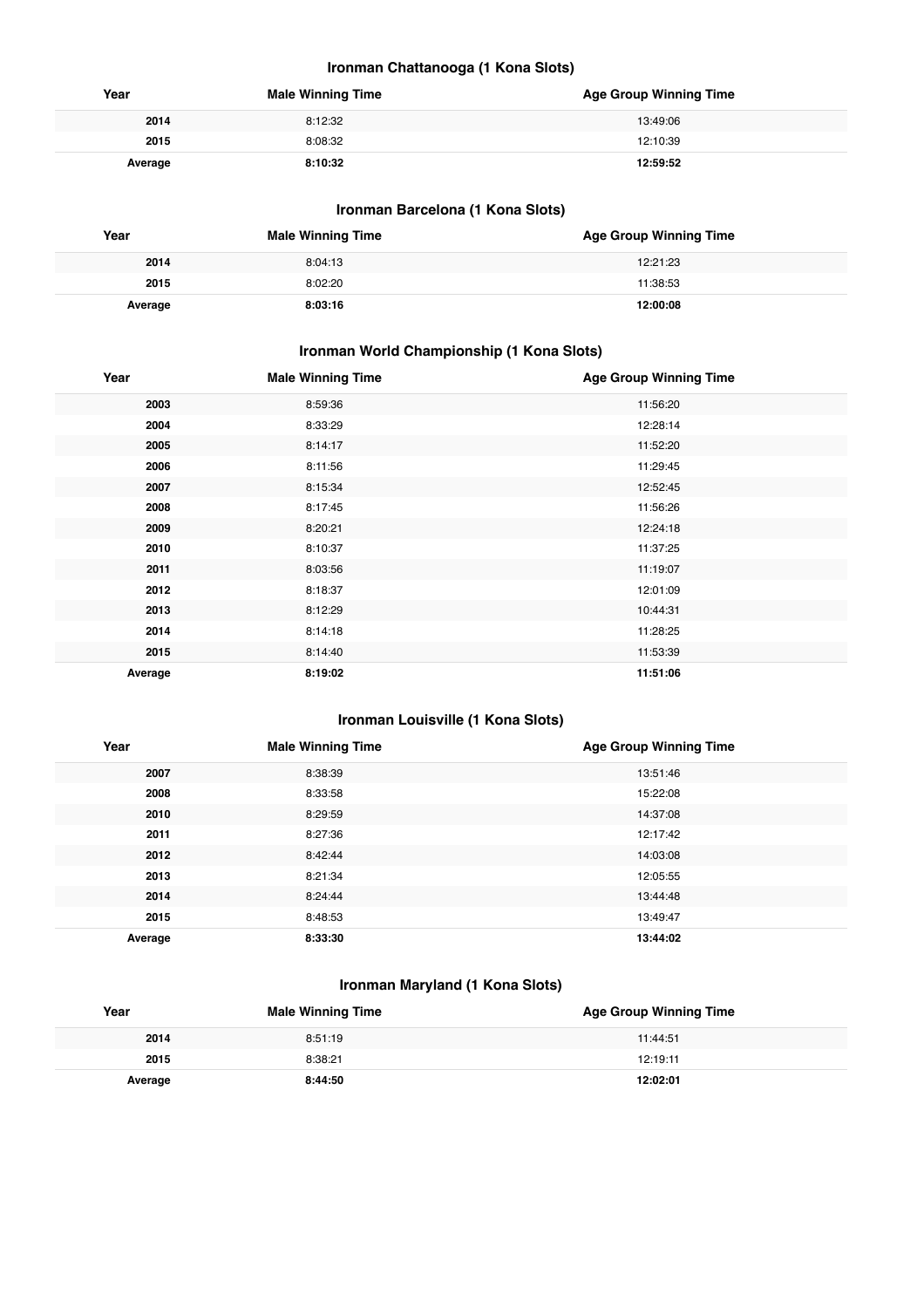## **Ironman Los Cabos (1 Kona Slots)**

| Year    | <b>Male Winning Time</b> | <b>Age Group Winning Time</b> |
|---------|--------------------------|-------------------------------|
| 2013    | 8:26:48                  | 12:55:36                      |
| 2014    | 8:26:15                  | 12:55:40                      |
| Average | 8:26:31                  | 12:55:38                      |

## **Ironman Florida (1 Kona Slots)**

| Year    | <b>Male Winning Time</b> | <b>Age Group Winning Time</b> |
|---------|--------------------------|-------------------------------|
| 2004    | 8:31:07                  | 11:58:33                      |
| 2005    | 8:28:26                  | 12:17:37                      |
| 2006    | 8:22:44                  | 11:42:57                      |
| 2007    | 8:21:29                  | 12:58:53                      |
| 2008    | 8:07:59                  | 12:57:20                      |
| 2009    | 8:24:29                  | 11:25:43                      |
| 2010    | 8:15:59                  | 11:36:34                      |
| 2011    | 7:59:42                  | 11:30:46                      |
| 2012    | 8:06:17                  | 11:24:55                      |
| 2013    | 7:53:12                  | 13:00:15                      |
| 2014    | 7:33:47                  | 10:35:52                      |
| Average | 8:11:22                  | 11:57:13                      |

## **Ironman Fortaleza (1 Kona Slots)**

| Year    | <b>Male Winning Time</b> | <b>Age Group Winning Time</b> |
|---------|--------------------------|-------------------------------|
| 2014    | 8:30:15                  | 14:39:40                      |
| Average | 8:30:15                  | 14:39:40                      |

## **Ironman Malaysia (1 Kona Slots)**

| Year    | <b>Male Winning Time</b> | <b>Age Group Winning Time</b> |
|---------|--------------------------|-------------------------------|
| 2014    | 8:41:53                  | 13:28:04                      |
| Average | 8:41:53                  | 13:28:04                      |

## **Ironman Arizona (1 Kona Slots)**

| Year    | <b>Male Winning Time</b> | <b>Age Group Winning Time</b> |
|---------|--------------------------|-------------------------------|
| 2005    | 8:25:42                  | 12:04:03                      |
| 2006    | 8:20:56                  | 15:11:06                      |
| 2007    | 8:21:14                  | 13:18:49                      |
| 2008    | 8:14:16                  | 12:57:01                      |
| 2009    | 8:14:16                  | 12:57:01                      |
| 2010    | 8:13:35                  | 13:20:29                      |
| 2011    | 8:07:16                  | 12:17:34                      |
| 2012    | 8:03:13                  | 12:01:20                      |
| 2013    | 8:02:00                  | 10:44:09                      |
| 2014    | 7:55:48                  | 12:16:23                      |
| Average | 8:11:49                  | 12:42:47                      |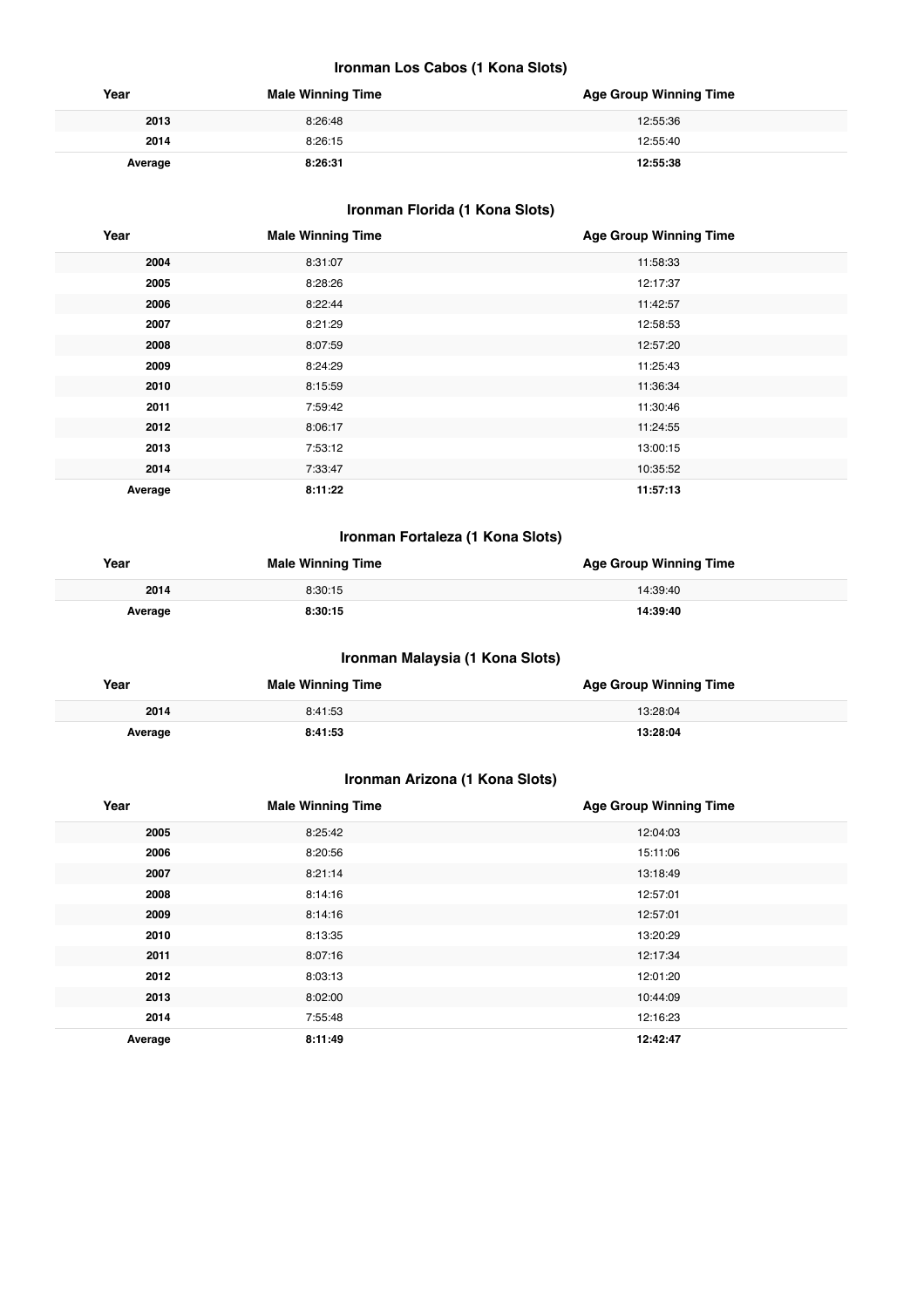## **Ironman Cozumel (1 Kona Slots)**

| Year    | <b>Male Winning Time</b> | <b>Age Group Winning Time</b> |
|---------|--------------------------|-------------------------------|
| 2009    | 8:18:40                  | 13:13:50                      |
| 2010    | 8:12:20                  | 12:08:36                      |
| 2011    | 8:23:52                  | 13:08:54                      |
| 2012    | 8:15:07                  | 12:13:25                      |
| 2013    | 7:55:23                  | 11:33:10                      |
| 2014    | 8:12:16                  | 12:11:57                      |
| Average | 8:12:56                  | 12:24:58                      |

## **Ironman Western Australia (1 Kona Slots)**

| Year    | <b>Male Winning Time</b> | <b>Age Group Winning Time</b> |
|---------|--------------------------|-------------------------------|
| 2004    | 8:16:00                  | 14:39:27                      |
| 2005    | 8:27:36                  | 13:58:55                      |
| 2006    | 8:08:57                  | 13:13:15                      |
| 2007    | 8:06:00                  | 12:23:26                      |
| 2008    | 8:07:06                  | 12:47:36                      |
| 2009    | 8:13:59                  | 12:06:01                      |
| 2010    | 8:14:01                  | 11:42:13                      |
| 2011    | 8:12:39                  | 12:47:42                      |
| 2012    | 8:29:06                  | 12:34:39                      |
| 2013    | 8:08:16                  | 11:34:25                      |
| 2014    | 8:05:58                  | 11:58:35                      |
| Average | 8:13:36                  | 12:42:23                      |

## **Ironman New Zealand (1 Kona Slots)**

| Year    | <b>Male Winning Time</b> | <b>Age Group Winning Time</b> |
|---------|--------------------------|-------------------------------|
| 2003    | 8:22:04                  | 14:02:50                      |
| 2004    | 8:30:29                  | 11:44:41                      |
| 2005    | 8:20:14                  | 13:43:21                      |
| 2007    | 8:26:33                  | 14:34:36                      |
| 2008    | 8:24:49                  | 12:26:27                      |
| 2009    | 8:18:04                  | 11:33:56                      |
| 2010    | 8:21:52                  | 11:28:31                      |
| 2011    | 8:31:07                  | 13:28:02                      |
| 2013    | 8:15:35                  | 12:24:31                      |
| 2014    | 8:17:33                  | 12:30:47                      |
| 2015    | 8:22:13                  | 12:42:17                      |
| Average | 8:22:46                  | 12:47:16                      |

## **Ironman Melbourne (1 Kona Slots)**

| Year    | <b>Male Winning Time</b> | <b>Age Group Winning Time</b> |
|---------|--------------------------|-------------------------------|
| 2012    | 7:57:44                  | 10:51:31                      |
| 2014    | 8:01:02                  | 13:15:45                      |
| 2015    | 8:04:29                  | 11:46:09                      |
| Average | 8:01:05                  | 11:57:48                      |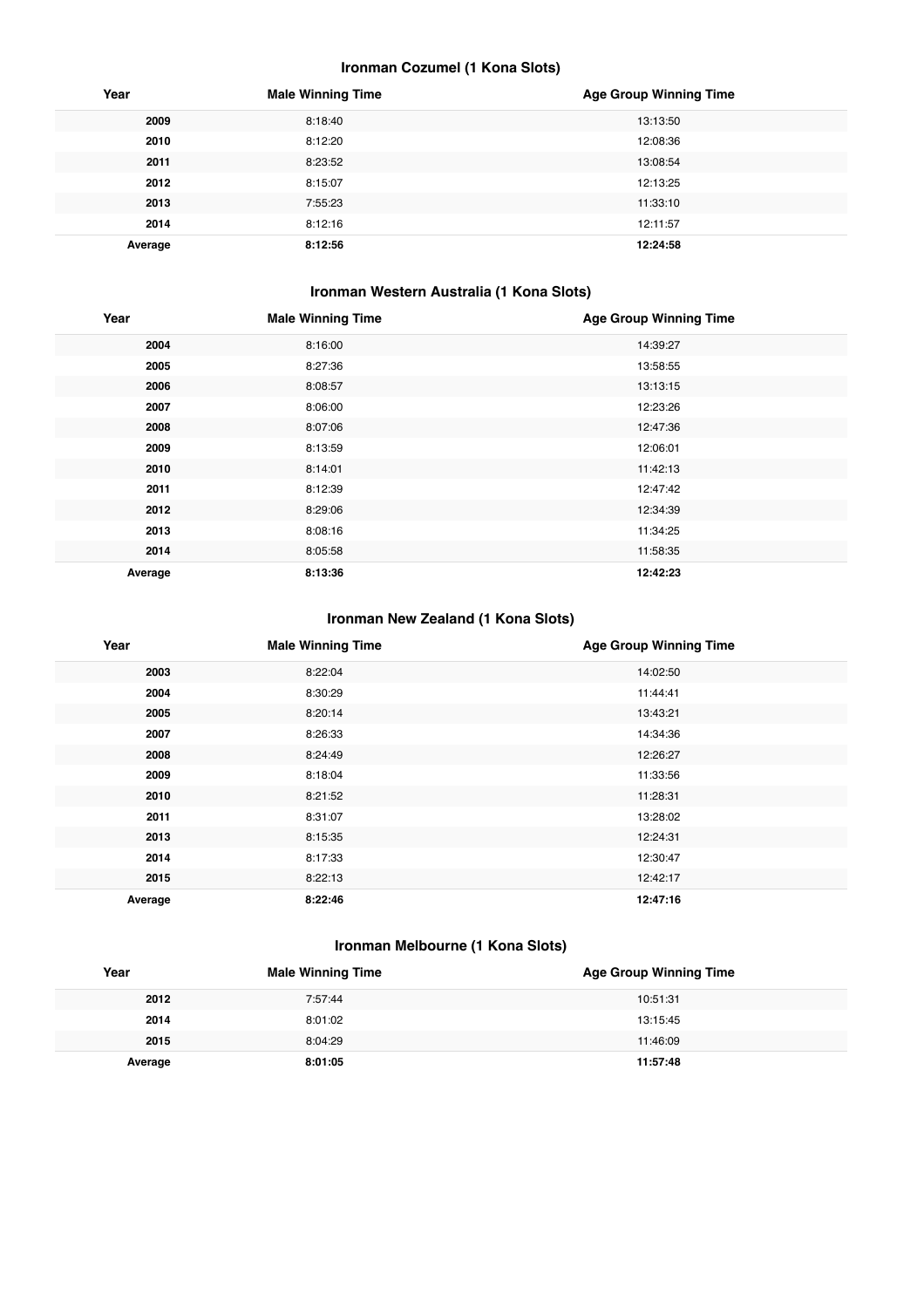## **Ironman South Africa (1 Kona Slots)**

| Year    | <b>Male Winning Time</b> | <b>Age Group Winning Time</b> |
|---------|--------------------------|-------------------------------|
| 2007    | 8:33:04                  | 13:08:30                      |
| 2008    | 8:18:23                  | 11:32:22                      |
| 2009    | 8:17:32                  | 13:11:18                      |
| 2010    | 8:23:28                  | 12:12:03                      |
| 2011    | 8:05:36                  | 11:45:00                      |
| 2012    | 8:34:45                  | 13:35:03                      |
| 2013    | 8:11:24                  | 11:35:46                      |
| 2014    | 8:26:07                  | 11:31:35                      |
| 2015    | 8:16:35                  | 12:48:43                      |
| Average | 8:20:46                  | 12:22:15                      |

## **Ironman Australia (1 Kona Slots)**

| Year    | <b>Male Winning Time</b> | <b>Age Group Winning Time</b> |
|---------|--------------------------|-------------------------------|
| 2005    | 8:25:44                  | 12:27:46                      |
| 2006    | 8:20:42                  | 13:39:47                      |
| 2007    | 8:21:49                  | 13:32:21                      |
| 2008    | 8:31:33                  | 13:53:53                      |
| 2009    | 8:24:53                  | 12:54:10                      |
| 2010    | 8:23:54                  | 11:06:33                      |
| 2011    | 8:29:28                  | 12:59:42                      |
| 2012    | 8:17:38                  | 11:02:19                      |
| 2013    | 8:30:23                  | 11:21:48                      |
| 2014    | 8:35:18                  | 11:15:47                      |
| 2015    | 8:35:53                  | 12:39:20                      |
| Average | 8:27:01                  | 12:26:40                      |

## **Ironman Texas (1 Kona Slots)**

| Year    | <b>Male Winning Time</b> | <b>Age Group Winning Time</b> |
|---------|--------------------------|-------------------------------|
| 2011    | 8:08:20                  | 12:51:35                      |
| 2012    | 8:10:44                  | 14:05:48                      |
| 2013    | 8:25:06                  | 11:54:01                      |
| 2014    | 8:09:37                  | 13:14:58                      |
| 2015    | 8:07:03                  | 11:49:30                      |
| Average | 8:12:10                  | 12:47:10                      |

## **Ironman Lanzarote (1 Kona Slots)**

| Year    | <b>Male Winning Time</b> | <b>Age Group Winning Time</b> |
|---------|--------------------------|-------------------------------|
| 2008    | 8:59:37                  | 12:51:18                      |
| 2009    | 8:54:03                  | 13:50:57                      |
| 2010    | 8:37:42                  | 12:12:04                      |
| 2011    | 8:30:34                  | 14:52:59                      |
| 2012    | 8:44:39                  | 12:11:08                      |
| 2013    | 8:42:40                  | 13:36:24                      |
| 2014    | 8:47:39                  | 13:26:14                      |
| 2015    | 8:56:49                  | 13:43:08                      |
| Average | 8:46:42                  | 13:20:31                      |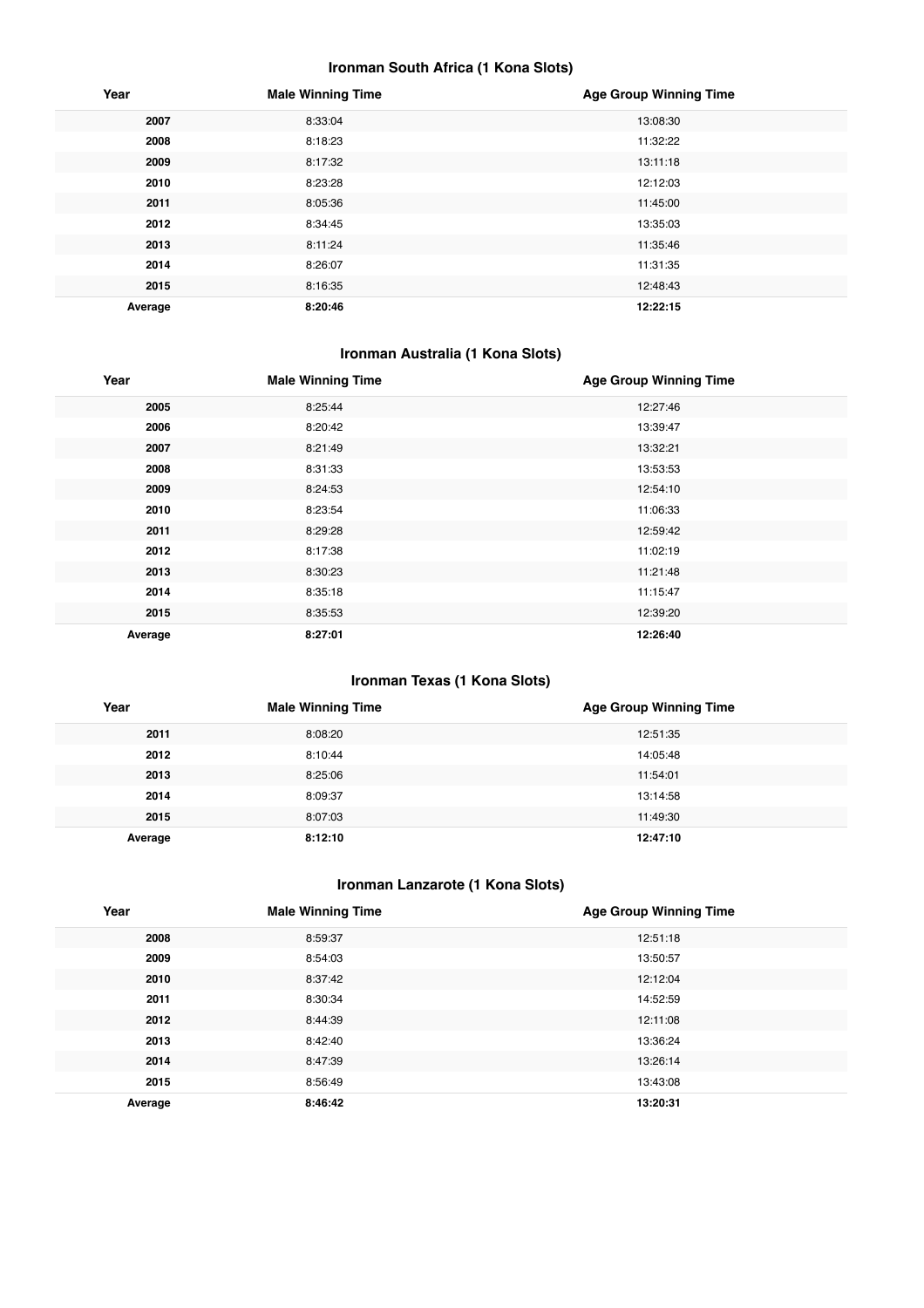## **Ironman Brazil (1 Kona Slots)**

| Year    | <b>Male Winning Time</b> | <b>Age Group Winning Time</b> |
|---------|--------------------------|-------------------------------|
| 2007    | 8:21:09                  | 13:18:08                      |
| 2008    | 8:28:24                  | 13:32:08                      |
| 2009    | 8:13:39                  | 13:25:28                      |
| 2010    | 8:07:39                  | 12:25:47                      |
| 2011    | 12:14:21                 | 14:10:28                      |
| 2012    | 8:22:40                  | 13:56:27                      |
| 2013    | 8:01:32                  | 11:27:54                      |
| 2014    | 8:07:52                  | 13:35:42                      |
| 2015    | 7:53:44                  | 13:12:16                      |
| Average | 8:39:00                  | 13:13:48                      |

## **Ironman France (1 Kona Slots)**

| Year    | <b>Male Winning Time</b> | <b>Age Group Winning Time</b> |
|---------|--------------------------|-------------------------------|
| 2005    | 8:49:06                  | 13:44:13                      |
| 2007    | 8:38:45                  | 13:04:31                      |
| 2008    | 8:34:18                  | 13:40:28                      |
| 2009    | 8:30:06                  | 12:32:05                      |
| 2011    | 8:28:30                  | 12:28:26                      |
| 2012    | 8:21:51                  | 12:38:20                      |
| 2013    | 8:08:59                  | 12:13:24                      |
| 2014    | 8:33:22                  | 12:47:45                      |
| 2015    | 8:27:32                  | 13:46:14                      |
| Average | 8:30:16                  | 12:59:29                      |

## **Ironman Cairns (1 Kona Slots)**

| Year    | <b>Male Winning Time</b> | <b>Age Group Winning Time</b> |
|---------|--------------------------|-------------------------------|
| 2012    | 8:15:04                  | 13:51:36                      |
| 2013    | 8:17:43                  | 14:02:25                      |
| 2014    | 8:20:15                  | 12:40:56                      |
| 2015    | 8:18:01                  | 13:12:04                      |
| Average | 8:17:45                  | 13:26:45                      |

## **Ironman Austria (1 Kona Slots)**

| Year    | <b>Male Winning Time</b> | <b>Age Group Winning Time</b> |
|---------|--------------------------|-------------------------------|
| 2005    | 8:14:37                  | 12:55:12                      |
| 2006    | 8:07:59                  | 12:58:10                      |
| 2007    | 8:06:39                  | 12:17:09                      |
| 2008    | 8:06:11                  | 12:31:46                      |
| 2009    | 8:01:38                  | 13:05:55                      |
| 2010    | 7:52:05                  | 12:14:19                      |
| 2011    | 7:45:58                  | 11:46:31                      |
| 2012    | 8:11:31                  | 12:33:52                      |
| 2013    | 7:59:51                  | 10:38:58                      |
| 2014    | 7:48:43                  | 11:38:56                      |
| 2015    | 7:48:45                  | 10:56:21                      |
| Average | 8:00:21                  | 12:08:49                      |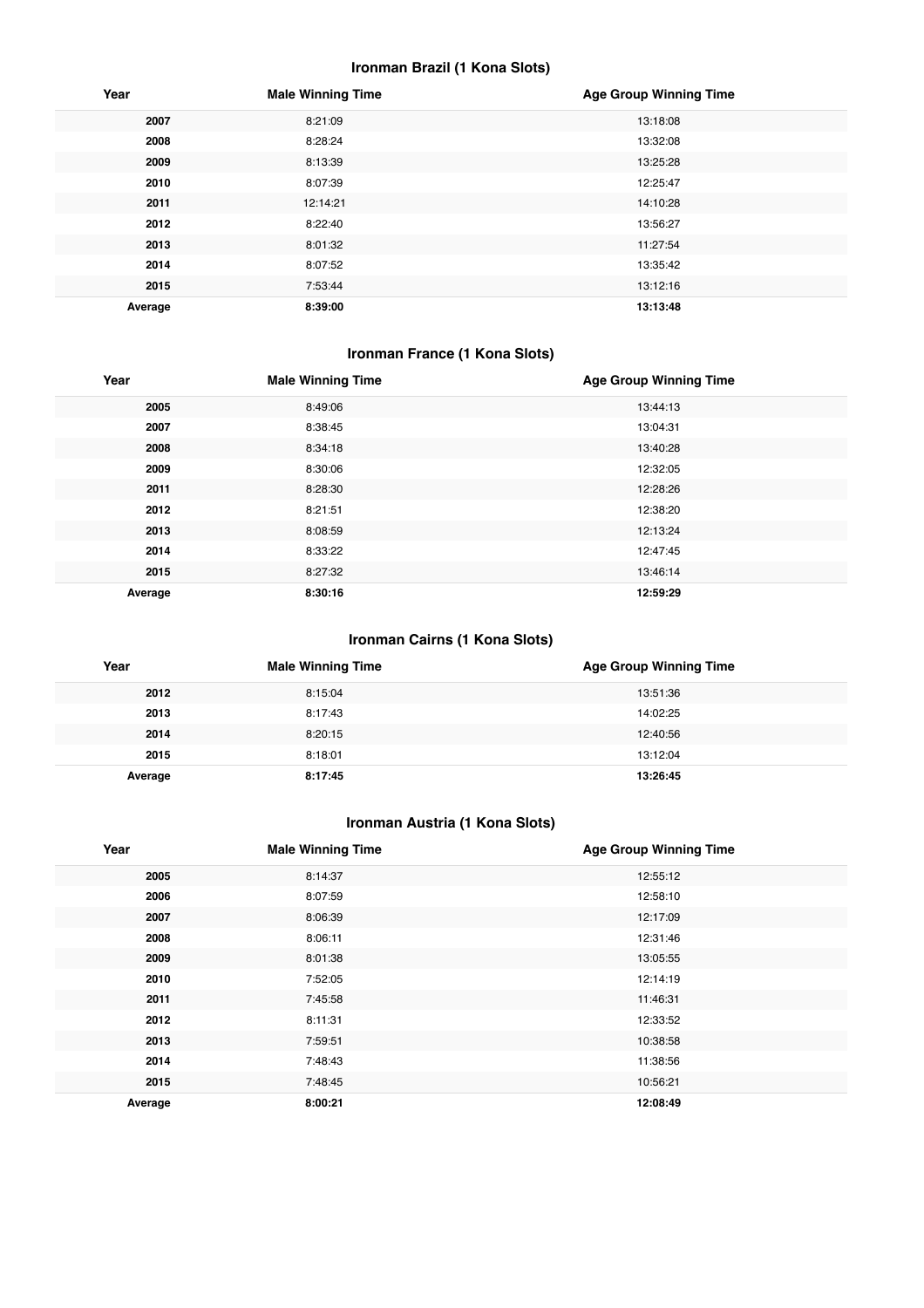## **Ironman Frankfurt (1 Kona Slots)**

| Year    | <b>Male Winning Time</b> | <b>Age Group Winning Time</b> |
|---------|--------------------------|-------------------------------|
| 2003    | 8:12:29                  | 12:58:02                      |
| 2005    | 8:20:50                  | 10:53:05                      |
| 2006    | 8:13:39                  | 11:25:58                      |
| 2007    | 8:09:15                  | 11:21:37                      |
| 2008    | 7:59:55                  | 10:48:48                      |
| 2009    | 7:59:15                  | 11:43:42                      |
| 2011    | 8:13:50                  | 11:24:36                      |
| 2012    | 8:03:31                  | 11:49:34                      |
| 2013    | 7:59:58                  | 11:59:37                      |
| 2014    | 7:55:14                  | 10:50:32                      |
| 2015    | 7:49:48                  | 12:54:11                      |
| Average | 8:05:14                  | 11:39:03                      |

## **Ironman UK (1 Kona Slots)**

| Year    | <b>Male Winning Time</b> | <b>Age Group Winning Time</b> |
|---------|--------------------------|-------------------------------|
| 2007    | 8:35:57                  | 14:08:18                      |
| 2008    | 8:53:58                  | 14:34:31                      |
| 2009    | 8:45:51                  | 15:25:26                      |
| 2010    | 8:40:17                  | 15:13:52                      |
| 2011    | 8:24:33                  | 13:19:36                      |
| 2012    | 8:55:11                  | 12:37:30                      |
| 2013    | 8:45:48                  | 13:00:47                      |
| 2014    | 8:44:10                  | 12:38:09                      |
| 2015    | 8:46:37                  | 13:05:05                      |
| Average | 8:43:35                  | 13:47:01                      |

## **Ironman Lake Placid (1 Kona Slots)**

| Year    | <b>Male Winning Time</b> | <b>Age Group Winning Time</b> |
|---------|--------------------------|-------------------------------|
| 2002    | 8:39:19                  | 16:06:09                      |
| 2003    | 8:46:15                  | 12:17:31                      |
| 2004    | 8:23:12                  | 14:01:01                      |
| 2006    | 8:38:18                  | 13:11:16                      |
| 2007    | 9:16:02                  | 14:17:11                      |
| 2008    | 8:43:32                  | 14:09:25                      |
| 2009    | 8:36:37                  | 13:41:55                      |
| 2010    | 8:39:34                  | 13:22:39                      |
| 2011    | 8:25:15                  | 13:39:57                      |
| 2012    | 8:25:07                  | 13:31:10                      |
| 2013    | 8:43:29                  | 10:58:35                      |
| 2014    | 8:38:43                  | 12:04:32                      |
| 2015    | 9:31:09                  | 11:38:32                      |
| Average | 8:43:34                  | 13:18:27                      |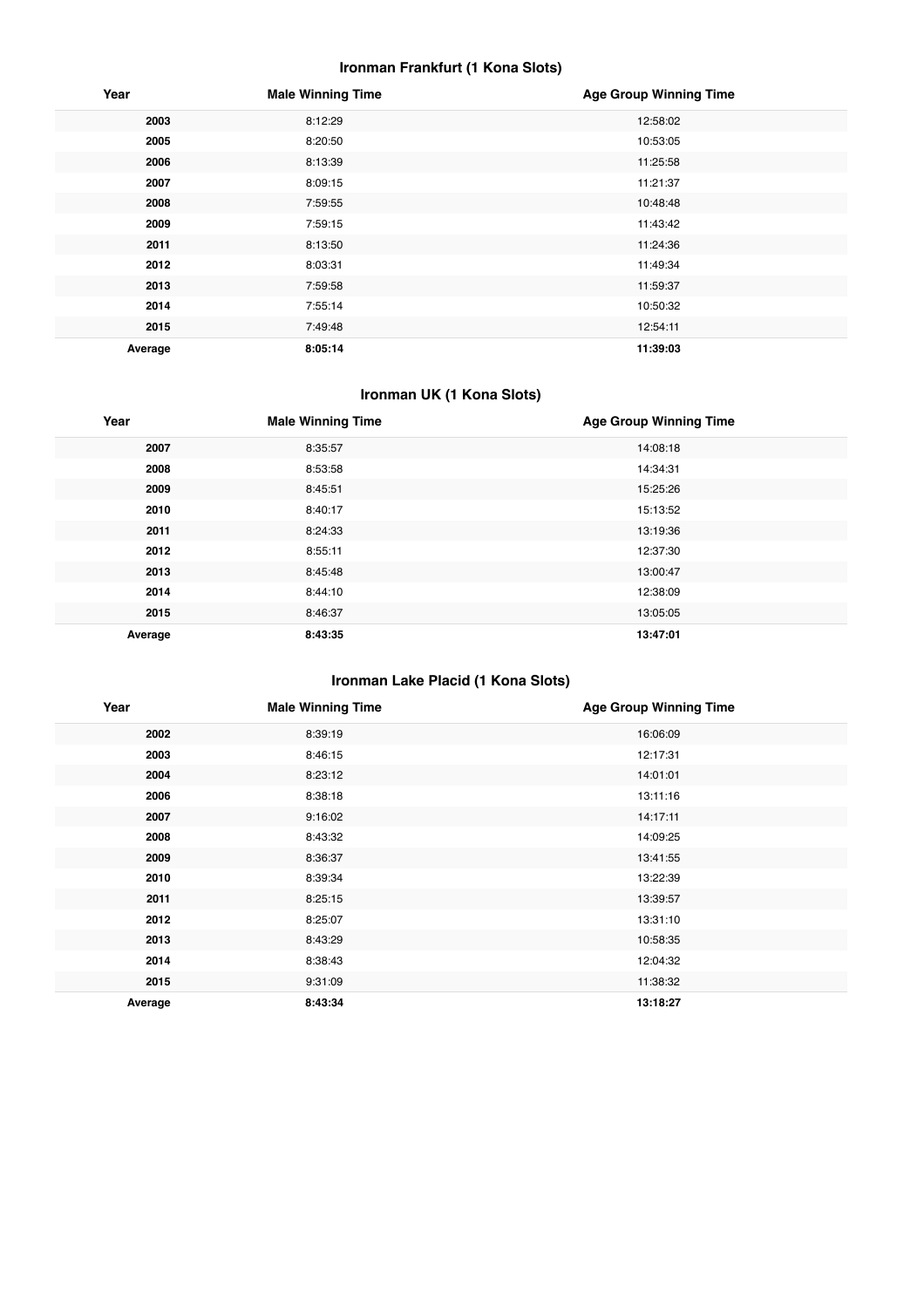## **Ironman Switzerland (1 Kona Slots)**

| Year    | <b>Male Winning Time</b> | <b>Age Group Winning Time</b> |
|---------|--------------------------|-------------------------------|
| 2005    | 8:21:50                  | 10:41:20                      |
| 2006    | 8:16:50                  | 12:17:47                      |
| 2007    | 8:25:00                  | 12:53:00                      |
| 2008    | 8:16:05                  | 15:35:31                      |
| 2009    | 8:20:00                  | 11:55:18                      |
| 2010    | 8:12:40                  | 11:23:25                      |
| 2011    | 8:19:51                  | 12:03:02                      |
| 2012    | 8:17:13                  | 12:07:55                      |
| 2013    | 8:33:39                  | 13:22:41                      |
| 2014    | 8:33:02                  | 11:31:14                      |
| 2015    | 8:21:19                  | 11:33:46                      |
| Average | 8:21:35                  | 12:18:38                      |

## **Ironman Canada (1 Kona Slots)**

| Year    | <b>Male Winning Time</b> | <b>Age Group Winning Time</b> |
|---------|--------------------------|-------------------------------|
| 2004    | 8:28:06                  | 13:07:18                      |
| 2005    | 8:33:32                  | 14:03:09                      |
| 2006    | 8:33:58                  | 11:13:09                      |
| 2007    | 8:32:45                  | 11:34:16                      |
| 2008    | 8:30:12                  | 11:20:45                      |
| 2009    | 8:25:13                  | 11:11:53                      |
| 2010    | 8:32:28                  | 12:52:17                      |
| 2011    | 8:28:09                  | 12:42:09                      |
| 2012    | 8:48:30                  | 12:57:09                      |
| 2013    | 8:39:33                  | 13:07:52                      |
| 2014    | 8:16:10                  | 12:35:01                      |
| 2015    | 8:49:46                  | 13:39:57                      |
| Average | 8:33:11                  | 12:32:04                      |

## **Ironman Maastricht-Limburg (1 Kona Slots)**

| Year    | <b>Male Winning Time</b> | <b>Age Group Winning Time</b> |
|---------|--------------------------|-------------------------------|
| 2015    | 8:27:18                  | 13:05:57                      |
| Average | 8:27:18                  | 13:05:57                      |

## **Ironman Boulder (1 Kona Slots)**

| Year    | <b>Male Winning Time</b> | <b>Age Group Winning Time</b> |
|---------|--------------------------|-------------------------------|
| 2014    | 8:20:26                  | 11:51:17                      |
| 2015    | 8:45:20                  | 13:51:54                      |
| Average | 8:32:53                  | 12:51:35                      |

## **Ironman Sweden (1 Kona Slots)**

| Year    | <b>Male Winning Time</b> | <b>Age Group Winning Time</b> |
|---------|--------------------------|-------------------------------|
| 2012    | 8:04:01                  | 11:50:38                      |
| 2013    | 8:19:30                  | 12:53:35                      |
| 2014    | 8:13:01                  | 12:41:21                      |
| 2015    | 8:08:05                  | 13:03:33                      |
| Average | 8:11:09                  | 12:37:16                      |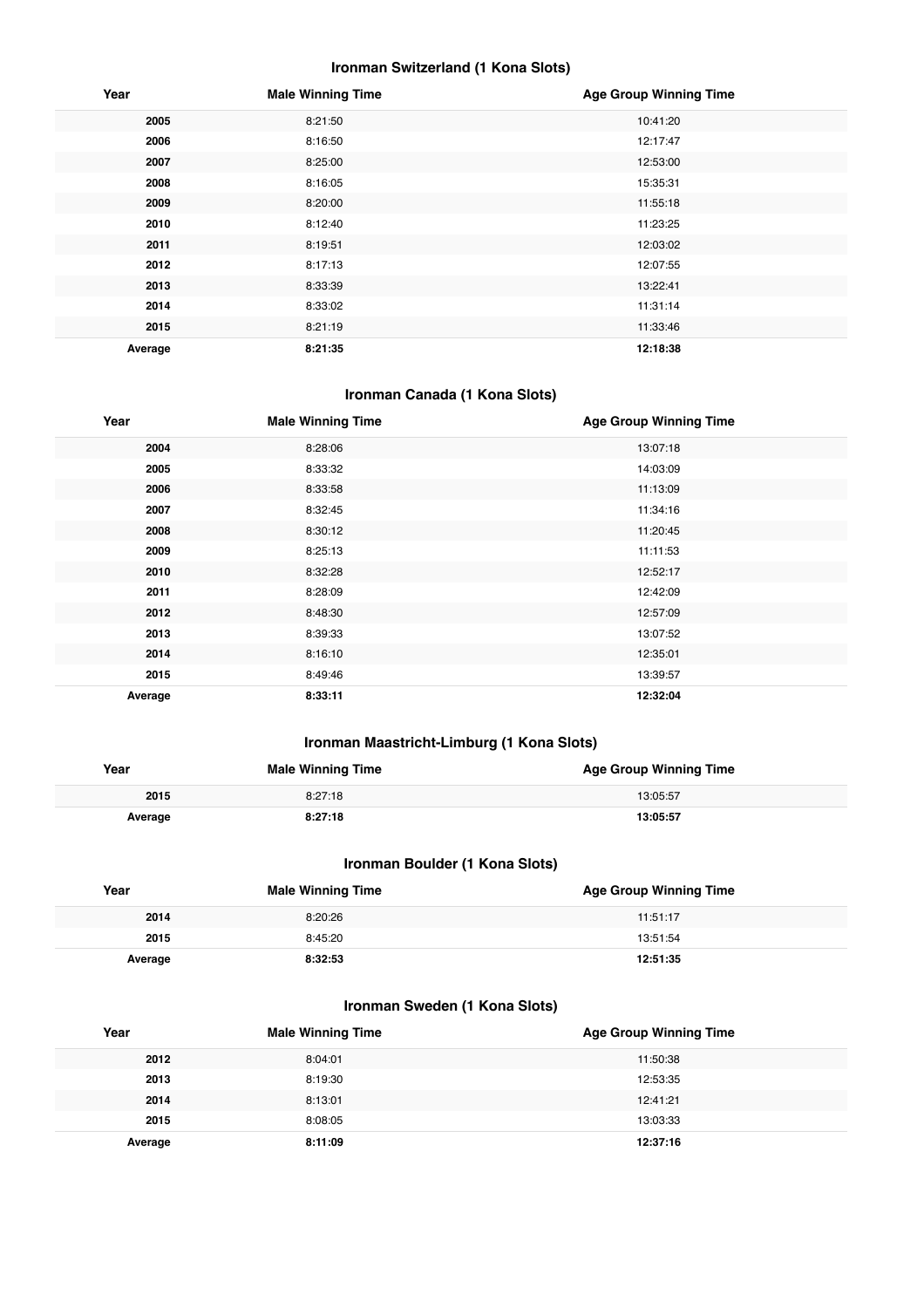## **Ironman Copenhagen (1 Kona Slots)**

| Year    | <b>Male Winning Time</b> | <b>Age Group Winning Time</b> |
|---------|--------------------------|-------------------------------|
| 2013    | 8:12:41                  | 12:45:04                      |
| 2014    | 8:03:39                  | 12:16:34                      |
| 2015    | 8:14:56                  | 11:07:57                      |
| Average | 8:10:25                  | 12:03:11                      |

## **Ironman Coeur d'Alene (1 Kona Slots)**

| Year    | <b>Male Winning Time</b> | <b>Age Group Winning Time</b> |
|---------|--------------------------|-------------------------------|
| 2005    | 8:23:29                  | 11:36:57                      |
| 2006    | 9:07:05                  | 12:34:07                      |
| 2007    | 8:33:32                  | 15:17:26                      |
| 2008    | 8:34:22                  | 13:07:26                      |
| 2009    | 8:32:12                  | 12:45:44                      |
| 2010    | 8:24:40                  | 13:42:50                      |
| 2011    | 8:19:48                  | 12:45:27                      |
| 2012    | 8:32:29                  | 12:36:54                      |
| 2013    | 8:17:31                  | 12:09:32                      |
| 2014    | 8:25:44                  | 13:01:35                      |
| 2015    | 8:20:35                  | 13:15:49                      |
| Average | 8:30:07                  | 12:59:26                      |

## **Ironman Mont-Tremblant (1 Kona Slots)**

| Year    | <b>Male Winning Time</b> | <b>Age Group Winning Time</b> |
|---------|--------------------------|-------------------------------|
| 2012    | 8:40:48                  | 12:16:51                      |
| 2013    | 8:26:06                  | 13:17:35                      |
| 2014    | 8:16:17                  | 13:04:52                      |
| 2015    | 8:17:37                  | 11:25:36                      |
| Average | 8:25:12                  | 12:31:13                      |

Results from Ironman.com. Tables compiled by Russ Cox (russell.m.cox@gmail.com) for www.coachcox.co.uk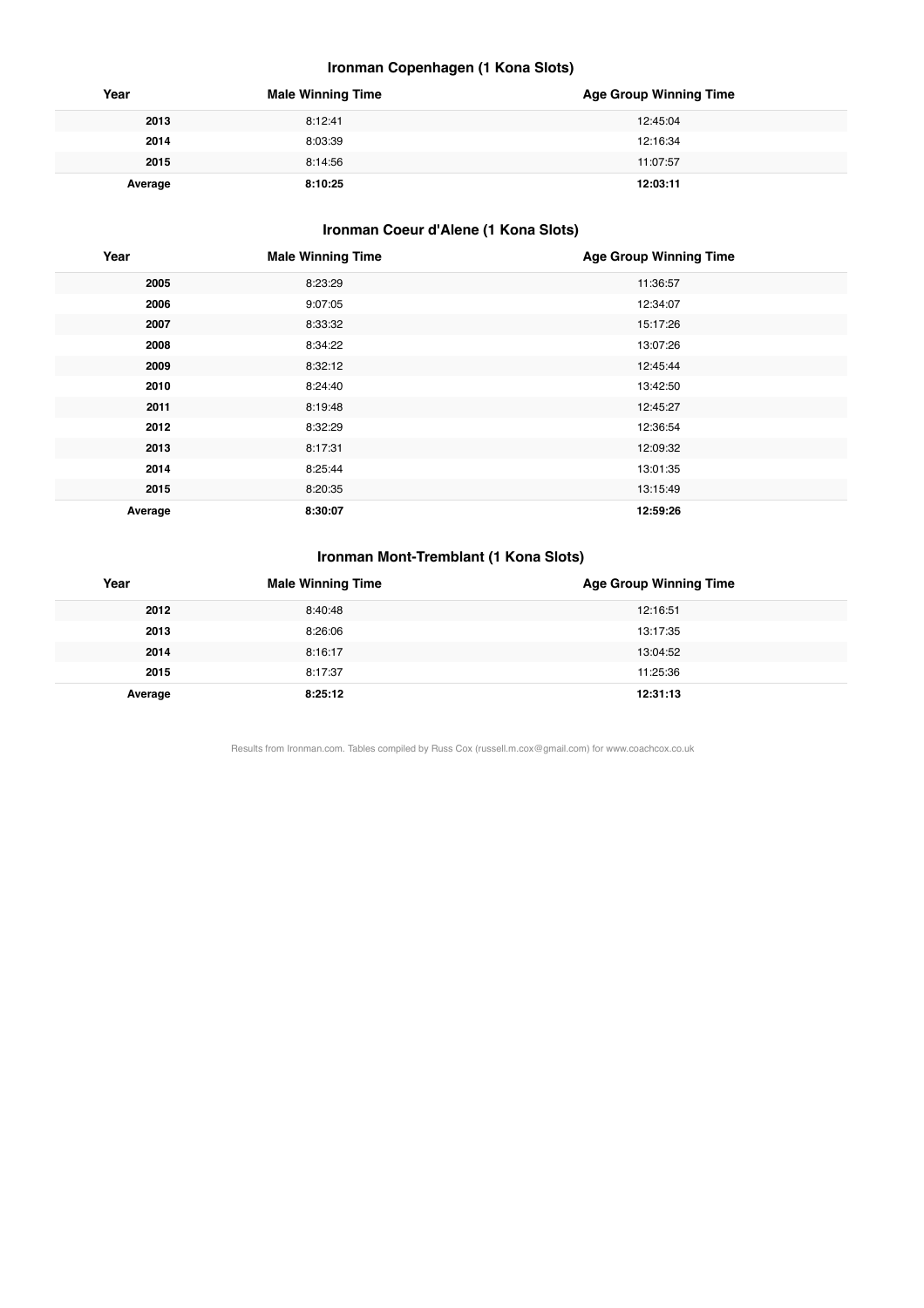## M65-69 Average Top 10 and Kona Qualifying Splits

## **Ironman Vichy Position Average Swim Average Bike Average Run Average Overall Male Winner 0:54:34 4:31:24 2:52:34 8:23:49 1st Age Grouper 1:21:01 6:03:04 5:16:24 12:56:52** 2nd Age Grouper 1:23:09 6:58:03 5:02:40 13:45:41 3rd Age Grouper 1:54:57 6:22:23 6:55:23 15:27:46 **Kona Qualifier Average 1:21:01 6:03:04 5:16:24 12:56:52 Top 10 Age Grouper Average 1:33:02 6:27:50 5:44:49 14:03:26**

#### **Ironman Muskoka**

| <b>Position</b>               | <b>Average Swim</b> | <b>Average Bike</b> | <b>Average Run</b> | <b>Average Overall</b> |
|-------------------------------|---------------------|---------------------|--------------------|------------------------|
| <b>Male Winner</b>            | 0:59:23             | 5:06:21             | 3:07:48            | 9:19:28                |
| <b>1st Age Grouper</b>        | 1:12:57             | 5:52:50             | 4:39:09            | 11:56:34               |
| 2nd Age Grouper               | 1:41:16             | 6:35:39             | 5:04:45            | 13:37:36               |
| 3rd Age Grouper               | 1:21:57             | 6:15:12             | 6:24:17            | 14:17:24               |
| 4th Age Grouper               | 1:46:30             | 7:02:44             | 5:16:15            | 14:35:38               |
| 5th Age Grouper               | 1:40:01             | 7:28:24             | 6:48:33            | 16:16:28               |
| <b>Kona Qualifier Average</b> | 1:12:57             | 5:52:50             | 4:39:09            | 11:56:34               |
| Top 10 Age Grouper Average    | 1:32:32             | 6:38:57             | 5:38:35            | 14:08:44               |

#### **Ironman Wisconsin**

| <b>Position</b>               | <b>Average Swim</b> | <b>Average Bike</b> | <b>Average Run</b> | <b>Average Overall</b> |
|-------------------------------|---------------------|---------------------|--------------------|------------------------|
| <b>Male Winner</b>            | 0:52:46             | 4:47:32             | 3:01:25            | 8:48:13                |
| <b>1st Age Grouper</b>        | 1:23:42             | 6:43:00             | 5:20:37            | 13:46:46               |
| 2nd Age Grouper               | 1:29:07             | 6:44:36             | 5:29:27            | 14:06:10               |
| 3rd Age Grouper               | 1:41:53             | 7:00:28             | 5:32:18            | 14:38:42               |
| 4th Age Grouper               | 1:34:34             | 7:24:56             | 5:45:31            | 15:13:12               |
| 5th Age Grouper               | 1:39:06             | 7:24:36             | 5:57:42            | 15:30:17               |
| 6th Age Grouper               | 1:43:43             | 7:34:37             | 6:06:34            | 15:48:39               |
| 7th Age Grouper               | 1:35:02             | 7:41:19             | 6:17:38            | 16:02:22               |
| 8th Age Grouper               | 1:39:33             | 8:08:18             | 6:15:10            | 16:27:10               |
| 9th Age Grouper               | 1:36:41             | 7:45:16             | 6:34:35            | 16:31:20               |
| 10th Age Grouper              | 1:55:43             | 7:52:29             | 6:28:33            | 16:43:16               |
| <b>Kona Qualifier Average</b> | 1:23:42             | 6:43:00             | 5:20:37            | 13:46:46               |
| Top 10 Age Grouper Average    | 1:34:54             | 7:14:17             | 5:47:08            | 15:01:13               |

#### **Ironman Wales**

| <b>Position</b>               | <b>Average Swim</b> | <b>Average Bike</b> | <b>Average Run</b> | <b>Average Overall</b> |
|-------------------------------|---------------------|---------------------|--------------------|------------------------|
| <b>Male Winner</b>            | 0:49:20             | 5:08:59             | 2:56:04            | 9:02:14                |
| <b>1st Age Grouper</b>        | 1:23:03             | 7:31:57             | 4:58:08            | 14:19:09               |
| 2nd Age Grouper               | 1:24:49             | 7:56:37             | 5:27:41            | 15:10:41               |
| 3rd Age Grouper               | 1:27:55             | 7:56:09             | 5:32:28            | 15:26:16               |
| 4th Age Grouper               | 1:23:44             | 8:20:18             | 5:46:39            | 16:04:08               |
| <b>Kona Qualifier Average</b> | 1:23:03             | 7:31:57             | 4:58:08            | 14:19:09               |
| Top 10 Age Grouper Average    | 1:24:34             | 7:52:16             | 5:21:48            | 15:05:01               |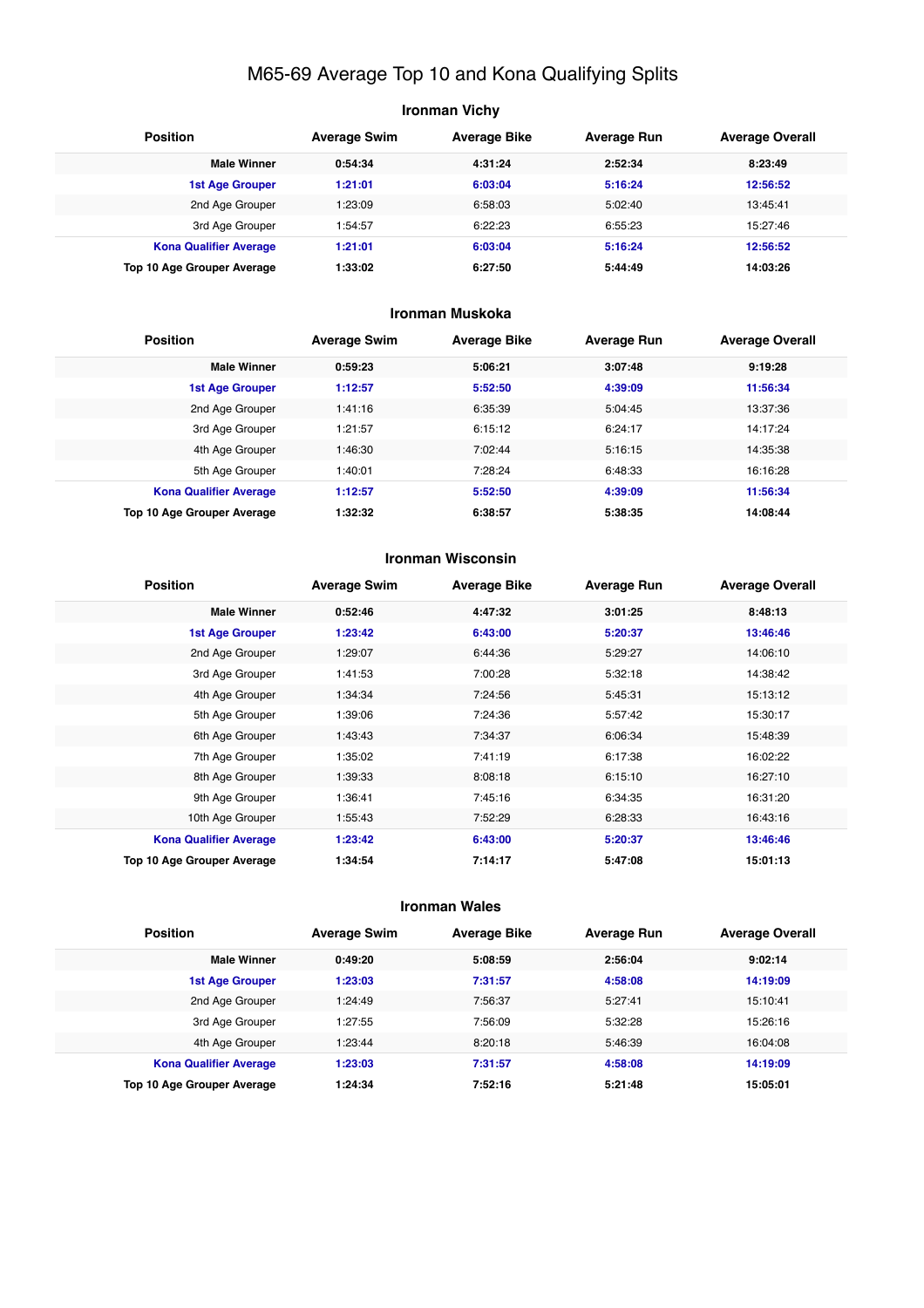## **Ironman Lake Tahoe**

| <b>Position</b>               | <b>Average Swim</b> | <b>Average Bike</b> | <b>Average Run</b> | <b>Average Overall</b> |
|-------------------------------|---------------------|---------------------|--------------------|------------------------|
| <b>Male Winner</b>            | 0:56:06             | 5:02:47             | 3:11:51            | 9:17:18                |
| <b>1st Age Grouper</b>        | 1:18:36             | 6:36:34             | 5:59:02            | 14:18:15               |
| 2nd Age Grouper               | 1:19:24             | 7:46:19             | 6:17:22            | 15:43:17               |
| 3rd Age Grouper               | 1:32:17             | 7:36:03             | 6:11:36            | 15:57:46               |
| 4th Age Grouper               | 1:21:10             | 7:58:10             | 6:28:47            | 16:13:32               |
| 5th Age Grouper               | 1:38:33             | 7:43:56             | 6:23:35            | 16:27:00               |
| 6th Age Grouper               | 1:25:22             | 7:22:15             | 7:03:45            | 16:14:24               |
| 7th Age Grouper               | 1:23:04             | 7:22:31             | 6:56:29            | 16:22:03               |
| 8th Age Grouper               | 1:04:16             | 8:36:28             | 6:26:14            | 16:29:21               |
| <b>Kona Qualifier Average</b> | 1:18:36             | 6:36:34             | 5:59:02            | 14:18:15               |
| Top 10 Age Grouper Average    | 1:24:03             | 7:35:38             | 6:23:38            | 15:52:43               |

#### **Ironman Mallorca**

| <b>Position</b>               | <b>Average Swim</b> | <b>Average Bike</b> | <b>Average Run</b> | <b>Average Overall</b> |
|-------------------------------|---------------------|---------------------|--------------------|------------------------|
| <b>Male Winner</b>            | 0:47:41             | 4:41:48             | 2:51:33            | 8:25:42                |
| <b>1st Age Grouper</b>        | 1:17:00             | 6:22:18             | 4:23:30            | 12:22:23               |
| 2nd Age Grouper               | 1:24:54             | 6:40:01             | 5:18:41            | 13:38:23               |
| 3rd Age Grouper               | 1:32:24             | 7:29:08             | 5:04:33            | 14:30:53               |
| 4th Age Grouper               | 1:33:57             | 7:05:21             | 5:45:14            | 14:38:16               |
| 5th Age Grouper               | 1:13:58             | 7:11:39             | 5:43:37            | 14:20:01               |
| 6th Age Grouper               | 1:19:56             | 6:49:08             | 6:18:16            | 14:46:41               |
| 7th Age Grouper               | 1:11:04             | 6:36:23             | 6:46:24            | 14:54:18               |
| 8th Age Grouper               | 1:14:39             | 7:46:31             | 5:54:31            | 15:13:53               |
| <b>Kona Qualifier Average</b> | 1:17:00             | 6:22:18             | 4:23:30            | 12:22:23               |
| Top 10 Age Grouper Average    | 1:23:00             | 6:58:06             | 5:28:53            | 14:07:53               |

## **Ironman Chattanooga**

| <b>Position</b>               | <b>Average Swim</b> | <b>Average Bike</b> | <b>Average Run</b> | <b>Average Overall</b> |
|-------------------------------|---------------------|---------------------|--------------------|------------------------|
| <b>Male Winner</b>            | 0:42:50             | 4:33:53             | 2:49:16            | 8:10:32                |
| <b>1st Age Grouper</b>        | 1:03:14             | 6:21:26             | 5:20:42            | 12:59:52               |
| 2nd Age Grouper               | 1:31:04             | 6:38:16             | 5:24:19            | 13:51:04               |
| 3rd Age Grouper               | 1:05:26             | 6:45:01             | 6:13:56            | 14:23:39               |
| 4th Age Grouper               | 1:11:06             | 6:44:03             | 6:26:44            | 14:45:50               |
| 5th Age Grouper               | 1:11:34             | 7:05:10             | 6:25:12            | 15:00:58               |
| 6th Age Grouper               | 1:03:56             | 7:01:48             | 6:43:22            | 15:11:56               |
| 7th Age Grouper               | 1:25:40             | 6:56:43             | 6:02:55            | 14:51:16               |
| 8th Age Grouper               | 1:11:45             | 8:01:37             | 5:38:05            | 15:17:02               |
| 9th Age Grouper               | 1:27:46             | 6:55:44             | 6:35:46            | 15:22:48               |
| 10th Age Grouper              | 1:14:59             | 7:37:50             | 6:27:51            | 15:34:39               |
| <b>Kona Qualifier Average</b> | 1:03:14             | 6:21:26             | 5:20:42            | 12:59:52               |
| Top 10 Age Grouper Average    | 1:13:18             | 6:55:12             | 6:07:04            | 14:35:46               |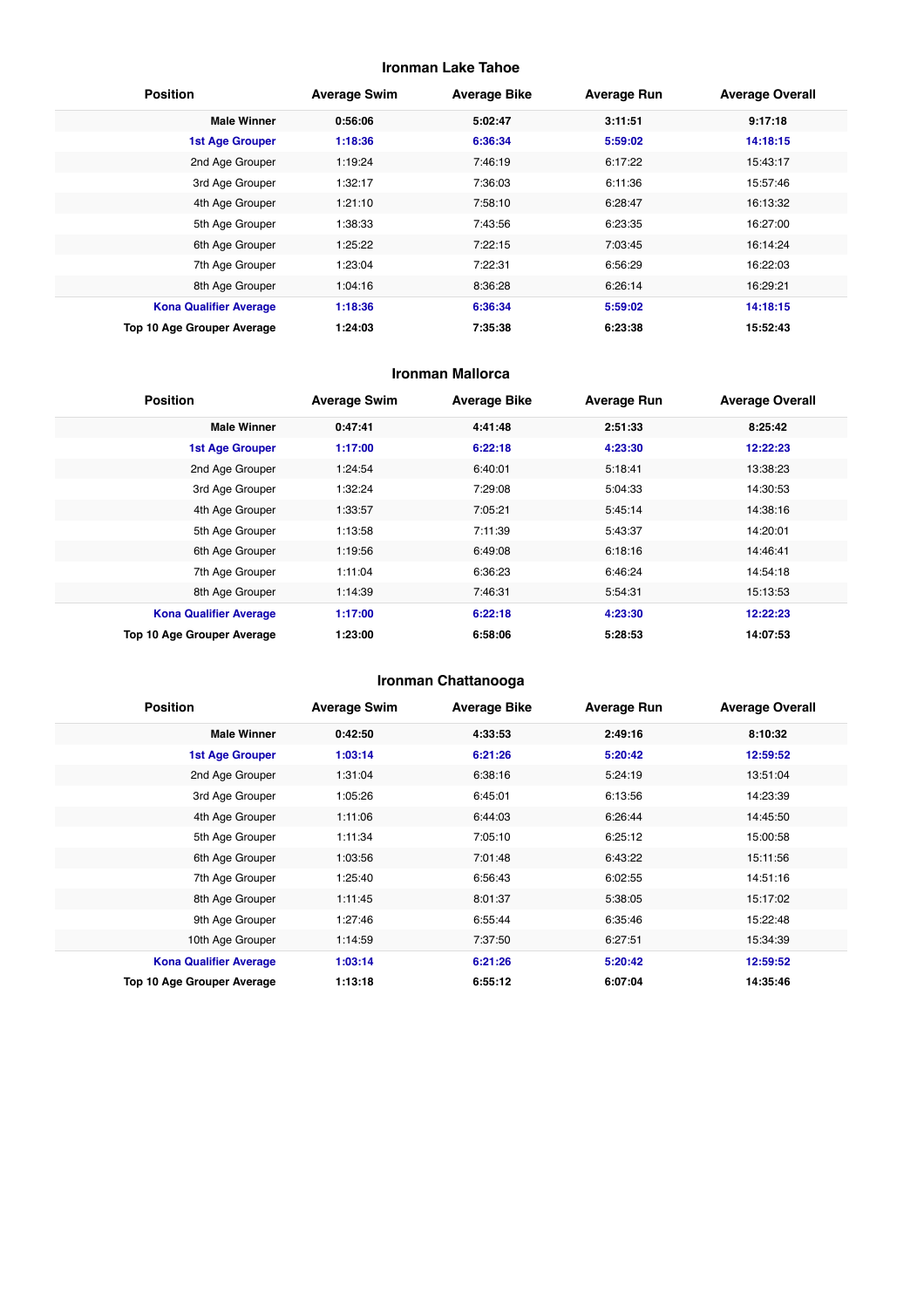#### **Ironman Barcelona**

| <b>Position</b>               | <b>Average Swim</b> | <b>Average Bike</b> | <b>Average Run</b> | <b>Average Overall</b> |
|-------------------------------|---------------------|---------------------|--------------------|------------------------|
| <b>Male Winner</b>            | 0:50:00             | 4:25:29             | 2:44:56            | 8:03:16                |
| <b>1st Age Grouper</b>        | 1:16:19             | 5:51:02             | 4:43:03            | 12:00:08               |
| 2nd Age Grouper               | 1:25:58             | 5:59:04             | 4:55:49            | 12:32:49               |
| 3rd Age Grouper               | 1:24:11             | 5:53:16             | 5:08:50            | 12:38:15               |
| 4th Age Grouper               | 1:19:17             | 6:12:15             | 5:53:19            | 13:34:32               |
| 5th Age Grouper               | 1:25:52             | 5:58:52             | 5:11:17            | 12:45:39               |
| 6th Age Grouper               | 1:31:12             | 6:13:13             | 4:53:54            | 12:51:20               |
| 7th Age Grouper               | 1:35:33             | 6:14:58             | 5:24:25            | 13:20:50               |
| 8th Age Grouper               | 1:18:10             | 6:30:37             | 5:54:22            | 13:55:35               |
| 9th Age Grouper               | 1:29:47             | 6:06:37             | 6:24:34            | 14:10:24               |
| 10th Age Grouper              | 1:14:59             | 6:02:25             | 6:45:42            | 14:16:33               |
| <b>Kona Qualifier Average</b> | 1:16:19             | 5:51:02             | 4:43:03            | 12:00:08               |
| Top 10 Age Grouper Average    | 1:23:21             | 6:04:08             | 5:25:27            | 13:03:42               |

## **Ironman World Championship**

| <b>Position</b>               | <b>Average Swim</b> | <b>Average Bike</b> | <b>Average Run</b> | <b>Average Overall</b> |
|-------------------------------|---------------------|---------------------|--------------------|------------------------|
| <b>Male Winner</b>            | 0:52:20             | 4:31:38             | 2:50:49            | 8:19:02                |
| <b>1st Age Grouper</b>        | 1:24:38             | 6:02:48             | 4:12:32            | 11:51:06               |
| 2nd Age Grouper               | 1:28:49             | 6:03:46             | 4:26:16            | 12:09:41               |
| 3rd Age Grouper               | 1:24:18             | 6:23:27             | 4:25:18            | 12:24:41               |
| 4th Age Grouper               | 1:32:21             | 6:24:13             | 4:28:19            | 12:35:29               |
| 5th Age Grouper               | 1:27:25             | 6:24:16             | 4:44:43            | 12:47:37               |
| 6th Age Grouper               | 1:28:55             | 6:38:00             | 4:41:39            | 13:00:31               |
| 7th Age Grouper               | 1:30:08             | 6:49:09             | 4:40:25            | 13:12:33               |
| 8th Age Grouper               | 1:34:26             | 6:41:33             | 4:49:38            | 13:19:54               |
| 9th Age Grouper               | 1:39:24             | 6:46:54             | 4:54:29            | 13:33:15               |
| 10th Age Grouper              | 1:40:18             | 6:50:57             | 4:56:09            | 13:40:27               |
| <b>Kona Qualifier Average</b> | 1:24:38             | 6:02:48             | 4:12:32            | 11:51:06               |
| Top 10 Age Grouper Average    | 1:31:04             | 6:30:30             | 4:37:57            | 12:51:31               |

#### **Ironman Louisville**

| <b>Position</b>               | <b>Average Swim</b> | <b>Average Bike</b> | <b>Average Run</b> | <b>Average Overall</b> |
|-------------------------------|---------------------|---------------------|--------------------|------------------------|
| <b>Male Winner</b>            | 0:52:21             | 4:38:36             | 2:57:00            | 8:32:37                |
| <b>1st Age Grouper</b>        | 1:27:25             | 6:36:07             | 5:21:42            | 13:44:02               |
| 2nd Age Grouper               | 1:37:54             | 6:48:49             | 5:55:43            | 14:43:23               |
| 3rd Age Grouper               | 1:36:35             | 7:22:29             | 5:50:20            | 15:12:21               |
| 4th Age Grouper               | 1:40:52             | 7:06:39             | 6:16:51            | 15:27:52               |
| 5th Age Grouper               | 1:44:06             | 7:24:38             | 6:13:25            | 15:46:41               |
| 6th Age Grouper               | 1:34:20             | 7:17:11             | 6:15:06            | 15:32:01               |
| 7th Age Grouper               | 1:32:33             | 7:32:02             | 6:33:53            | 16:05:34               |
| 8th Age Grouper               | 1:52:49             | 7:57:13             | 6:32:31            | 16:41:04               |
| <b>Kona Qualifier Average</b> | 1:27:25             | 6:36:07             | 5:21:42            | 13:44:02               |
| Top 10 Age Grouper Average    | 1:36:38             | 7:05:19             | 5:57:38            | 15:01:52               |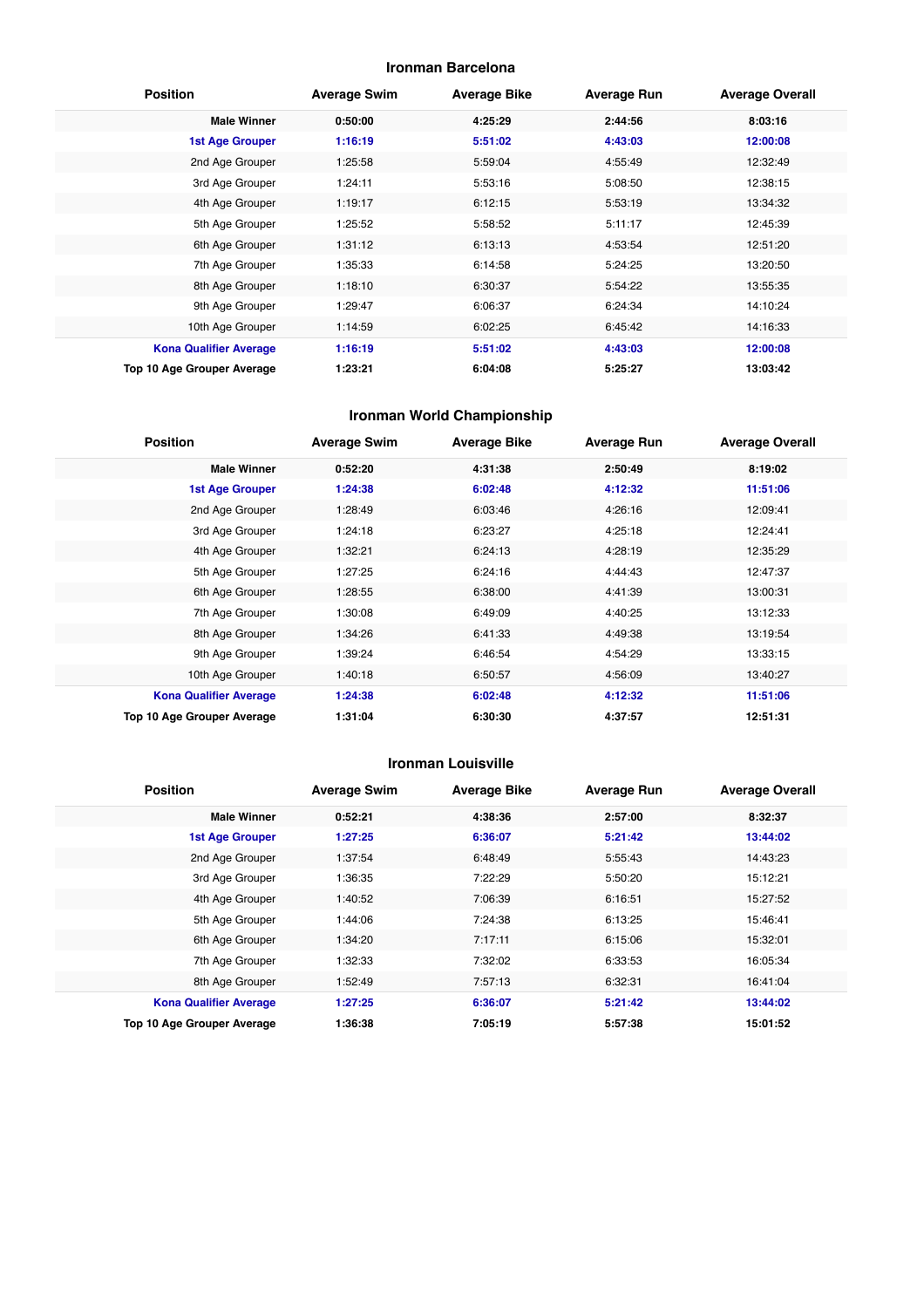## **Ironman Maryland**

| <b>Position</b>                   | <b>Average Swim</b> | <b>Average Bike</b> | <b>Average Run</b> | <b>Average Overall</b> |
|-----------------------------------|---------------------|---------------------|--------------------|------------------------|
| <b>Male Winner</b>                | 0:53:10             | 4:40:10             | 3:05:37            | 8:44:50                |
| <b>1st Age Grouper</b>            | 1:10:31             | 5:53:33             | 4:43:16            | 12:02:01               |
| 2nd Age Grouper                   | 1:13:55             | 5:40:01             | 5:12:01            | 12:22:33               |
| 3rd Age Grouper                   | 1:32:57             | 5:55:46             | 5:48:04            | 13:35:29               |
| 4th Age Grouper                   | 1:22:38             | 6:27:13             | 5:54:15            | 14:06:34               |
| 5th Age Grouper                   | 1:20:02             | 6:36:51             | 6:10:07            | 14:32:44               |
| 6th Age Grouper                   | 1:19:20             | 6:44:53             | 7:11:54            | 15:39:27               |
| 7th Age Grouper                   | 1:18:02             | 7:09:17             | 6:59:19            | 15:57:46               |
| 8th Age Grouper                   | 1:39:11             | 7:31:40             | 6:46:28            | 16:22:44               |
| 9th Age Grouper                   | 1:04:14             | 7:09:44             | 7:20:54            | 16:03:37               |
| <b>Kona Qualifier Average</b>     | 1:10:31             | 5:53:33             | 4:43:16            | 12:02:01               |
| <b>Top 10 Age Grouper Average</b> | 1:21:01             | 6:32:14             | 6:10:06            | 14:26:01               |

#### **Ironman Los Cabos**

| <b>Position</b>               | <b>Average Swim</b> | <b>Average Bike</b> | <b>Average Run</b> | <b>Average Overall</b> |
|-------------------------------|---------------------|---------------------|--------------------|------------------------|
| <b>Male Winner</b>            | 0:50:33             | 4:38:43             | 2:53:22            | 8:26:31                |
| <b>1st Age Grouper</b>        | 1:23:46             | 6:49:03             | 4:31:43            | 12:55:38               |
| 2nd Age Grouper               | 1:21:17             | 6:14:13             | 5:34:23            | 13:22:03               |
| 3rd Age Grouper               | 1:35:07             | 7:00:33             | 6:07:31            | 15:02:33               |
| 4th Age Grouper               | 1:52:26             | 8:40:45             | 11:02:25           | 15:20:53               |
| 5th Age Grouper               | 1:36:07             | 7:44:44             | 6:35:19            | 16:16:34               |
| 6th Age Grouper               | 2:16:57             | 7:18:05             | 6:16:19            | 16:05:47               |
| 7th Age Grouper               | 1:16:39             | 8:18:00             | 6:41:14            | 16:35:58               |
| <b>Kona Qualifier Average</b> | 1:23:46             | 6:49:03             | 4:31:43            | 12:55:38               |
| Top 10 Age Grouper Average    | 1:35:55             | 7:22:53             | 6:43:21            | 14:53:05               |

#### **Ironman Florida**

| <b>Position</b>               | <b>Average Swim</b> | <b>Average Bike</b> | <b>Average Run</b> | <b>Average Overall</b> |
|-------------------------------|---------------------|---------------------|--------------------|------------------------|
| <b>Male Winner</b>            | 0:51:09             | 4:27:24             | 2:54:25            | 8:12:58                |
| <b>1st Age Grouper</b>        | 1:13:12             | 5:45:18             | 4:45:13            | 11:57:13               |
| 2nd Age Grouper               | 1:21:17             | 6:12:51             | 5:08:28            | 12:58:06               |
| 3rd Age Grouper               | 1:18:26             | 6:27:25             | 5:30:40            | 13:33:07               |
| 4th Age Grouper               | 1:09:48             | 5:48:58             | 6:34:38            | 13:48:40               |
| 5th Age Grouper               | 1:19:50             | 6:34:21             | 5:54:10            | 14:07:01               |
| 6th Age Grouper               | 1:20:12             | 6:45:12             | 5:59:26            | 14:25:06               |
| 7th Age Grouper               | 1:22:03             | 7:07:26             | 6:11:17            | 15:03:05               |
| 8th Age Grouper               | 1:29:27             | 7:15:02             | 6:02:01            | 15:09:11               |
| 9th Age Grouper               | 1:20:01             | 7:03:16             | 6:19:38            | 15:03:04               |
| 10th Age Grouper              | 1:22:27             | 7:00:14             | 6:27:15            | 15:15:48               |
| <b>Kona Qualifier Average</b> | 1:13:12             | 5:45:18             | 4:45:13            | 11:57:13               |
| Top 10 Age Grouper Average    | 1:19:19             | 6:31:59             | 5:48:06            | 13:57:55               |

#### **Ironman Fortaleza**

| <b>Position</b>               | <b>Average Swim</b> | <b>Average Bike</b> | Average Run | <b>Average Overall</b> |
|-------------------------------|---------------------|---------------------|-------------|------------------------|
| <b>Male Winner</b>            | 0:52:20             | 4:32:09             | 3:02:22     | 8:30:15                |
| <b>1st Age Grouper</b>        | 1:54:11             | 6:52:02             | 5:36:43     | 14:39:40               |
| 2nd Age Grouper               | 1:56:10             | 7:10:22             | 5:29:22     | 14:58:31               |
| <b>Kona Qualifier Average</b> | 1:54:11             | 6:52:02             | 5:36:43     | 14:39:40               |
| Top 10 Age Grouper Average    | 1:55:10             | 7:01:12             | 5:33:02     | 14:49:05               |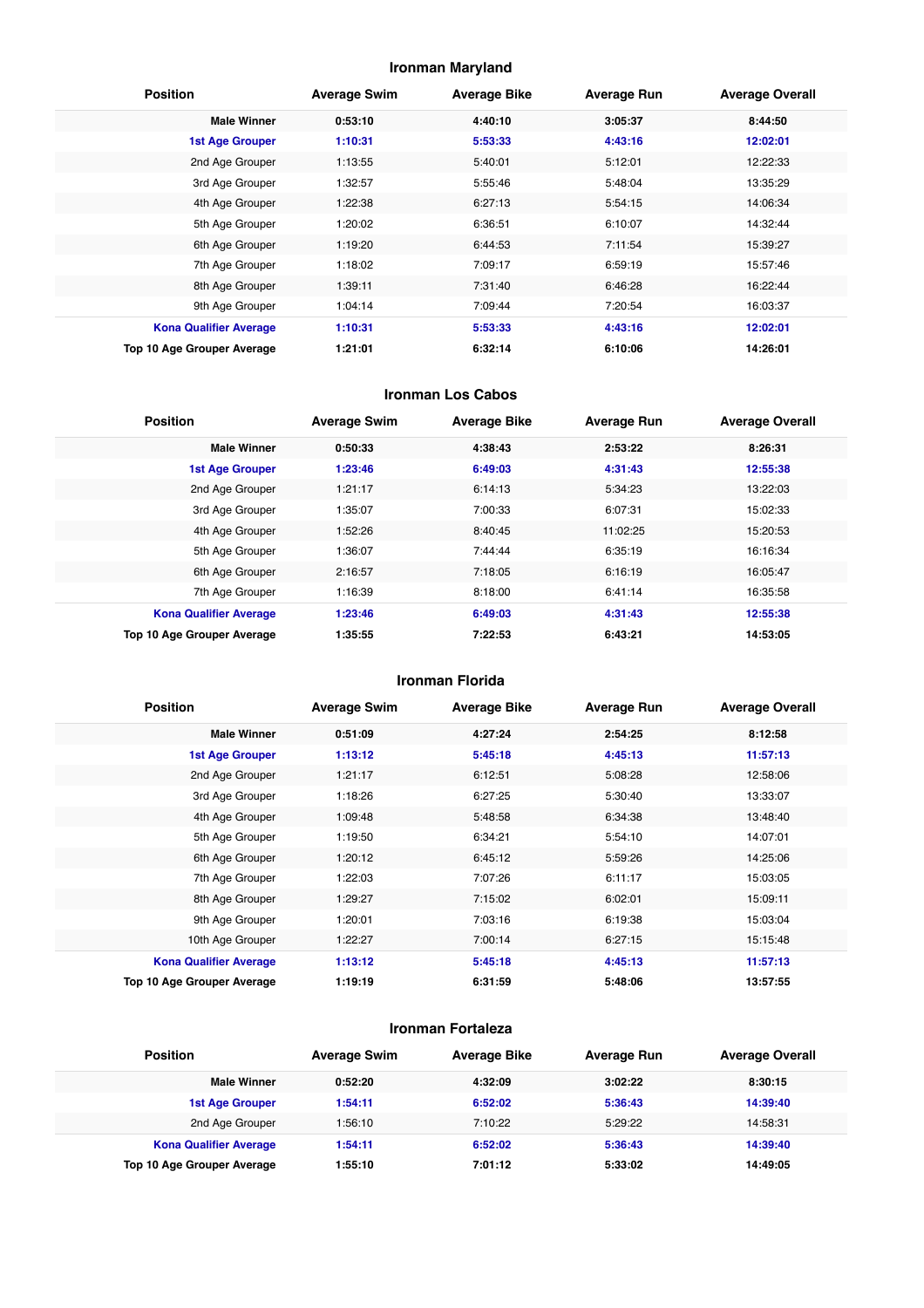## **Ironman Malaysia**

| <b>Position</b>               | <b>Average Swim</b> | <b>Average Bike</b> | <b>Average Run</b> | <b>Average Overall</b> |
|-------------------------------|---------------------|---------------------|--------------------|------------------------|
| <b>Male Winner</b>            | 0:49:49             | 4:40:31             | 3:05:37            | 8:41:53                |
| <b>1st Age Grouper</b>        | 1:18:54             | 6:31:30             | 5:21:22            | 13:28:04               |
| 2nd Age Grouper               | 1:24:02             | 7:11:53             | 5:54:49            | 14:54:06               |
| 3rd Age Grouper               | 1:44:56             | 7:07:50             | 6:44:24            | 15:51:47               |
| 4th Age Grouper               | 1:38:50             | 7:23:55             | 7:08:51            | 16:35:01               |
| 5th Age Grouper               | 1:42:36             | 7:45:53             | 6:54:50            | 16:41:58               |
| 6th Age Grouper               | 1:38:36             | 8:08:01             | 6:32:09            | 16:48:18               |
| 7th Age Grouper               | 1:57:58             | 8:05:31             | 6:15:08            | 16:53:54               |
| <b>Kona Qualifier Average</b> | 1:18:54             | 6:31:30             | 5:21:22            | 13:28:04               |
| Top 10 Age Grouper Average    | 1:37:58             | 7:27:47             | 6:24:30            | 15:53:18               |

#### **Ironman Arizona**

| <b>Position</b>               | <b>Average Swim</b> | <b>Average Bike</b> | <b>Average Run</b> | <b>Average Overall</b> |
|-------------------------------|---------------------|---------------------|--------------------|------------------------|
| <b>Male Winner</b>            | 0:50:41             | 4:29:35             | 2:49:35            | 8:13:52                |
| <b>1st Age Grouper</b>        | 1:21:28             | 6:07:07             | 5:06:07            | 12:48:27               |
| 2nd Age Grouper               | 1:29:46             | 6:38:10             | 5:17:12            | 13:42:23               |
| 3rd Age Grouper               | 1:33:39             | 6:38:18             | 5:59:33            | 14:29:59               |
| 4th Age Grouper               | 1:35:29             | 6:49:33             | 6:02:09            | 14:47:50               |
| 5th Age Grouper               | 1:32:20             | 6:45:48             | 6:05:08            | 14:40:11               |
| 6th Age Grouper               | 1:36:14             | 6:26:43             | 5:49:11            | 14:06:41               |
| 7th Age Grouper               | 1:33:45             | 6:47:28             | 5:48:43            | 14:32:32               |
| 8th Age Grouper               | 1:43:09             | 7:10:51             | 5:38:47            | 14:54:42               |
| 9th Age Grouper               | 1:34:20             | 6:58:14             | 6:11:36            | 15:09:08               |
| 10th Age Grouper              | 1:49:52             | 7:11:33             | 5:43:57            | 15:06:09               |
| <b>Kona Qualifier Average</b> | 1:23:24             | 6:05:22             | 5:06:35            | 12:49:14               |
| Top 10 Age Grouper Average    | 1:33:02             | 6:41:10             | 5:43:44            | 14:16:33               |

#### **Ironman Cozumel**

| <b>Position</b>               | <b>Average Swim</b> | <b>Average Bike</b> | <b>Average Run</b> | <b>Average Overall</b> |
|-------------------------------|---------------------|---------------------|--------------------|------------------------|
| <b>Male Winner</b>            | 0:49:06             | 4:38:56             | 2:53:19            | 8:12:56                |
| <b>1st Age Grouper</b>        | 0:59:00             | 5:01:20             | 6:16:20            | 12:24:58               |
| 2nd Age Grouper               | 1:17:58             | 6:26:40             | 5:09:15            | 13:08:25               |
| 3rd Age Grouper               | 1:20:08             | 5:30:35             | 6:51:31            | 13:36:46               |
| 4th Age Grouper               | 1:18:59             | 6:46:40             | 5:46:02            | 14:17:25               |
| 5th Age Grouper               | 1:31:48             | 7:21:39             | 5:56:22            | 14:58:08               |
| 6th Age Grouper               | 1:11:02             | 7:20:27             | 6:31:36            | 15:21:49               |
| 7th Age Grouper               | 1:35:00             | 7:31:48             | 9:21:03            | 15:26:36               |
| 8th Age Grouper               | 1:20:15             | 6:40:51             | 6:57:08            | 15:15:05               |
| 9th Age Grouper               | 1:18:55             | 3:38:36             | 6:35:28            | 15:25:58               |
| 10th Age Grouper              | 1:00:26             | 8:04:02             | 5:40:36            | 15:22:54               |
| <b>Kona Qualifier Average</b> | 0:59:00             | 5:01:20             | 6:16:20            | 12:24:58               |
| Top 10 Age Grouper Average    | 1:17:59             | 6:21:56             | 6:21:15            | 14:10:09               |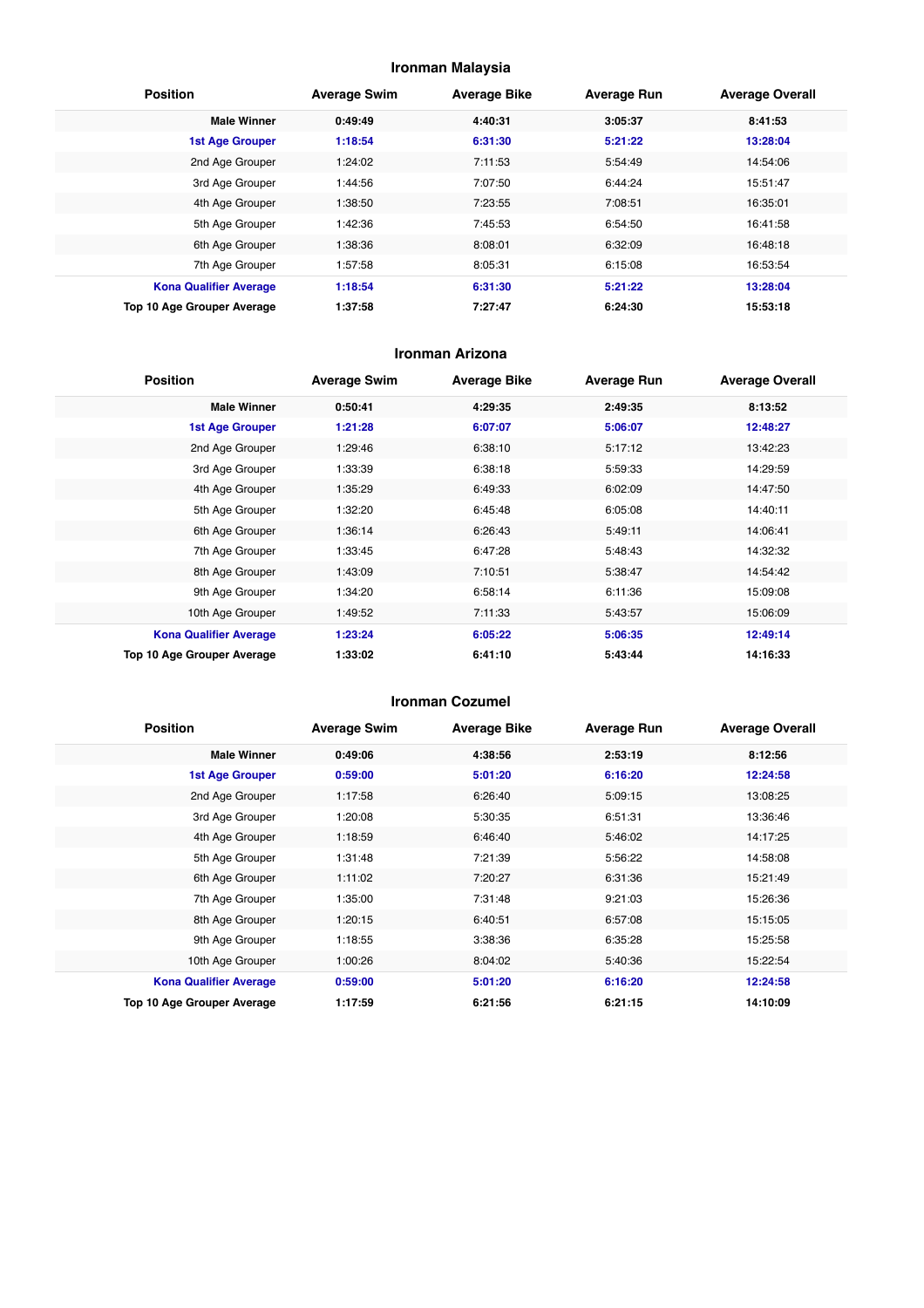#### **Ironman Western Australia**

| <b>Position</b>               | <b>Average Swim</b> | <b>Average Bike</b> | <b>Average Run</b> | <b>Average Overall</b> |
|-------------------------------|---------------------|---------------------|--------------------|------------------------|
| <b>Male Winner</b>            | 0:49:56             | 4:31:17             | 2:50:16            | 8:13:36                |
| <b>1st Age Grouper</b>        | 1:18:16             | 6:19:19             | 4:56:39            | 12:42:23               |
| 2nd Age Grouper               | 1:23:04             | 6:25:21             | 5:20:29            | 13:19:21               |
| 3rd Age Grouper               | 1:29:25             | 6:52:39             | 5:28:31            | 14:02:03               |
| 4th Age Grouper               | 1:24:10             | 6:30:28             | 6:06:52            | 14:16:03               |
| 5th Age Grouper               | 1:26:24             | 6:58:53             | 6:19:28            | 14:57:51               |
| 6th Age Grouper               | 1:34:35             | 7:08:19             | 6:40:13            | 15:45:49               |
| 7th Age Grouper               | 1:24:12             | 7:44:30             | 6:08:23            | 15:40:11               |
| 8th Age Grouper               | 1:34:50             | 7:32:09             | 6:34:18            | 15:55:45               |
| 9th Age Grouper               | 1:23:36             | 6:43:44             | 6:51:25            | 15:21:14               |
| 10th Age Grouper              | 1:57:15             | 7:27:14             | 6:26:03            | 16:09:40               |
| <b>Kona Qualifier Average</b> | 1:18:16             | 6:19:19             | 4:56:39            | 12:42:23               |
| Top 10 Age Grouper Average    | 1:26:03             | 6:44:46             | 5:46:34            | 14:10:40               |

#### **Ironman New Zealand**

| <b>Position</b>               | <b>Average Swim</b> | <b>Average Bike</b> | <b>Average Run</b> | <b>Average Overall</b> |
|-------------------------------|---------------------|---------------------|--------------------|------------------------|
| <b>Male Winner</b>            | 0:48:04             | 4:41:22             | 2:48:44            | 8:22:46                |
| <b>1st Age Grouper</b>        | 1:17:53             | 6:19:40             | 4:55:18            | 12:47:16               |
| 2nd Age Grouper               | 1:19:27             | 6:41:18             | 5:17:56            | 13:34:56               |
| 3rd Age Grouper               | 1:37:09             | 7:00:49             | 5:18:45            | 14:13:29               |
| 4th Age Grouper               | 1:31:31             | 7:13:27             | 5:42:34            | 14:46:16               |
| 5th Age Grouper               | 1:22:51             | 7:14:34             | 6:14:53            | 15:10:33               |
| 6th Age Grouper               | 1:28:02             | 7:15:24             | 6:25:19            | 15:23:47               |
| 7th Age Grouper               | 1:29:03             | 7:28:18             | 6:06:12            | 15:23:04               |
| 8th Age Grouper               | 1:37:25             | 7:17:42             | 6:35:18            | 15:48:43               |
| 9th Age Grouper               | 1:10:06             | 5:43:42             | 8:54:09            | 15:59:26               |
| 10th Age Grouper              | 1:29:03             | 7:29:54             | 6:54:31            | 16:11:25               |
| <b>Kona Qualifier Average</b> | 1:17:53             | 6:19:40             | 4:55:18            | 12:47:16               |
| Top 10 Age Grouper Average    | 1:26:22             | 6:57:44             | 5:55:44            | 14:36:32               |

#### **Ironman Melbourne**

| <b>Position</b>               | <b>Average Swim</b> | <b>Average Bike</b> | <b>Average Run</b> | <b>Average Overall</b> |
|-------------------------------|---------------------|---------------------|--------------------|------------------------|
| <b>Male Winner</b>            | 0:48:36             | 4:25:06             | 2:43:51            | 8:01:05                |
| <b>1st Age Grouper</b>        | 1:15:29             | 5:57:49             | 4:33:13            | 11:57:48               |
| 2nd Age Grouper               | 1:21:15             | 6:20:42             | 4:42:51            | 12:38:27               |
| 3rd Age Grouper               | 1:20:02             | 6:31:25             | 5:37:12            | 13:44:33               |
| 4th Age Grouper               | 1:26:59             | 6:44:25             | 5:47:01            | 14:16:54               |
| 5th Age Grouper               | 1:22:20             | 6:40:31             | 6:30:28            | 14:50:52               |
| 6th Age Grouper               | 1:28:16             | 6:48:13             | 6:11:21            | 14:50:11               |
| 7th Age Grouper               | 1:45:11             | 7:35:54             | 5:23:36            | 14:59:09               |
| 8th Age Grouper               | 1:25:42             | 7:06:40             | 7:24:35            | 16:11:59               |
| 9th Age Grouper               | 1:50:45             | 7:48:26             | 6:30:21            | 16:21:47               |
| <b>Kona Qualifier Average</b> | 1:15:29             | 5:57:49             | 4:33:13            | 11:57:48               |
| Top 10 Age Grouper Average    | 1:24:49             | 6:38:36             | 5:39:40            | 13:58:57               |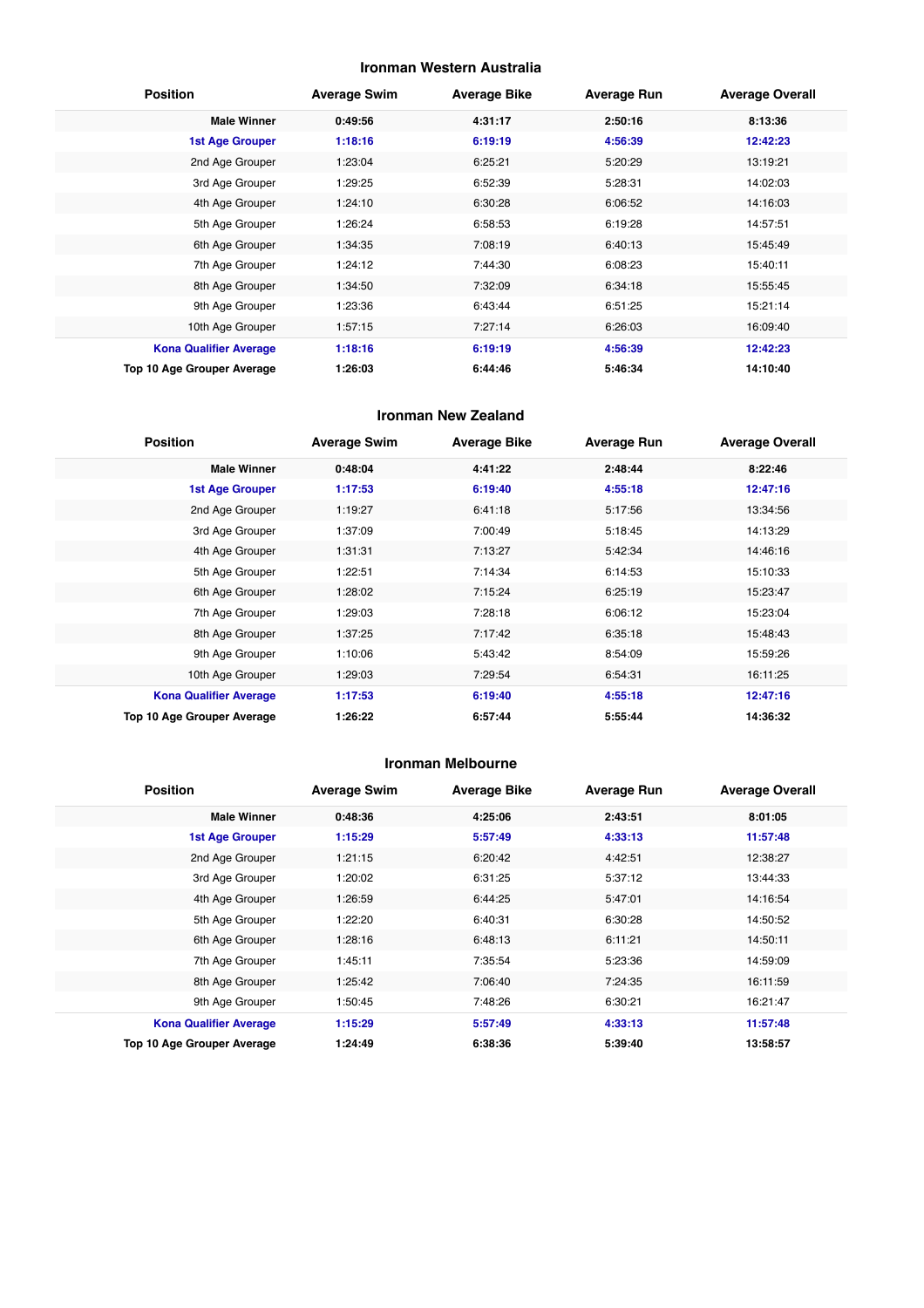#### **Ironman South Africa**

| <b>Position</b>               | <b>Average Swim</b> | <b>Average Bike</b> | <b>Average Run</b> | <b>Average Overall</b> |
|-------------------------------|---------------------|---------------------|--------------------|------------------------|
| <b>Male Winner</b>            | 0:51:32             | 4:33:27             | 2:51:49            | 8:20:46                |
| <b>1st Age Grouper</b>        | 1:26:58             | 6:16:05             | 4:28:39            | 12:22:15               |
| 2nd Age Grouper               | 1:28:27             | 6:39:18             | 5:14:51            | 13:37:15               |
| 3rd Age Grouper               | 1:27:51             | 6:45:27             | 5:40:10            | 14:10:46               |
| 4th Age Grouper               | 1:37:48             | 7:23:28             | 6:04:36            | 15:27:43               |
| 5th Age Grouper               | 1:37:41             | 8:08:38             | 5:18:52            | 15:20:14               |
| <b>Kona Qualifier Average</b> | 1:26:58             | 6:16:05             | 4:28:39            | 12:22:15               |
| Top 10 Age Grouper Average    | 1:29:38             | 6:44:00             | 5:16:05            | 13:45:01               |

## **Ironman Australia**

| <b>Position</b>               | <b>Average Swim</b> | <b>Average Bike</b> | <b>Average Run</b> | <b>Average Overall</b> |
|-------------------------------|---------------------|---------------------|--------------------|------------------------|
| <b>Male Winner</b>            | 0:47:37             | 4:43:01             | 2:54:15            | 8:27:01                |
| <b>1st Age Grouper</b>        | 1:11:25             | 6:23:44             | 4:45:44            | 12:26:40               |
| 2nd Age Grouper               | 1:20:11             | 7:05:20             | 5:18:34            | 13:52:40               |
| 3rd Age Grouper               | 1:25:12             | 7:04:32             | 5:41:06            | 14:19:05               |
| 4th Age Grouper               | 1:25:22             | 7:11:50             | 6:03:43            | 14:54:19               |
| 5th Age Grouper               | 1:29:03             | 7:23:07             | 6:05:14            | 15:14:31               |
| 6th Age Grouper               | 1:29:17             | 6:42:07             | 6:11:29            | 14:36:14               |
| 7th Age Grouper               | 1:22:50             | 7:27:57             | 6:10:43            | 15:17:18               |
| 8th Age Grouper               | 1:29:29             | 7:17:45             | 6:10:03            | 15:09:35               |
| 9th Age Grouper               | 1:18:55             | 7:38:59             | 6:07:29            | 15:19:52               |
| 10th Age Grouper              | 1:22:48             | 7:27:33             | 7:35:09            | 16:41:56               |
| <b>Kona Qualifier Average</b> | 1:11:25             | 6:23:44             | 4:45:44            | 12:26:40               |
| Top 10 Age Grouper Average    | 1:21:59             | 7:02:22             | 5:40:53            | 14:16:01               |

## **Ironman Texas**

| <b>Position</b>               | <b>Average Swim</b> | <b>Average Bike</b> | <b>Average Run</b> | <b>Average Overall</b> |
|-------------------------------|---------------------|---------------------|--------------------|------------------------|
| <b>Male Winner</b>            | 0:52:11             | 4:25:50             | 2:49:28            | 8:12:10                |
| <b>1st Age Grouper</b>        | 1:28:15             | 5:55:50             | 5:09:05            | 12:47:10               |
| 2nd Age Grouper               | 1:33:24             | 7:01:02             | 5:34:10            | 14:26:32               |
| 3rd Age Grouper               | 1:39:10             | 6:54:39             | 6:16:28            | 15:14:07               |
| 4th Age Grouper               | 1:47:35             | 6:47:28             | 6:41:08            | 15:38:00               |
| 5th Age Grouper               | 1:36:27             | 7:14:00             | 6:23:32            | 15:35:55               |
| 6th Age Grouper               | 1:43:50             | 7:27:04             | 6:21:41            | 15:56:40               |
| 7th Age Grouper               | 1:29:29             | 7:13:04             | 7:13:39            | 16:25:00               |
| 8th Age Grouper               | 1:37:24             | 7:16:43             | 7:18:29            | 16:34:22               |
| 9th Age Grouper               | 1:34:50             | 8:38:11             | 6:14:26            | 16:47:35               |
| 10th Age Grouper              | 1:37:09             | 7:51:57             | 7:01:46            | 16:50:49               |
| <b>Kona Qualifier Average</b> | 1:28:15             | 5:55:50             | 5:09:05            | 12:47:10               |
| Top 10 Age Grouper Average    | 1:37:08             | 6:57:45             | 6:13:08            | 15:08:52               |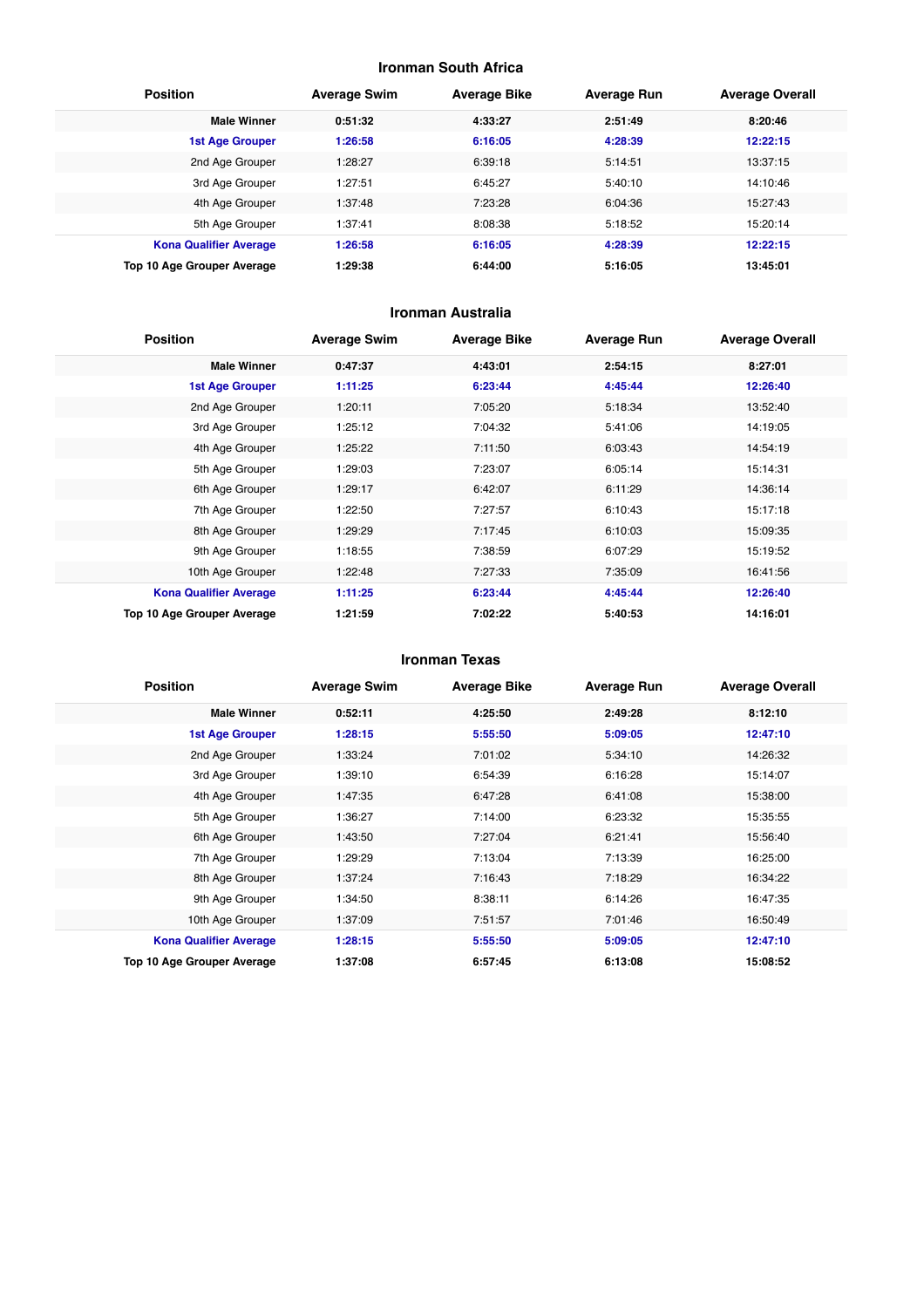#### **Ironman Lanzarote**

| <b>Position</b>               | <b>Average Swim</b> | <b>Average Bike</b> | <b>Average Run</b> | <b>Average Overall</b> |
|-------------------------------|---------------------|---------------------|--------------------|------------------------|
| <b>Male Winner</b>            | 0:49:28             | 4:57:52             | 2:53:31            | 8:46:42                |
| <b>1st Age Grouper</b>        | 1:18:00             | 7:05:16             | 4:38:41            | 13:20:31               |
| 2nd Age Grouper               | 1:36:58             | 7:25:39             | 5:13:53            | 14:36:08               |
| 3rd Age Grouper               | 1:20:06             | 7:38:21             | 5:31:31            | 14:54:40               |
| 4th Age Grouper               | 1:31:40             | 8:15:16             | 5:18:33            | 15:27:51               |
| 5th Age Grouper               | 1:23:48             | 8:21:41             | 5:36:14            | 15:38:53               |
| 6th Age Grouper               | 1:29:26             | 8:01:17             | 6:16:51            | 16:05:56               |
| 7th Age Grouper               | 1:19:43             | 8:44:00             | 6:13:55            | 16:41:45               |
| 8th Age Grouper               | 1:40:09             | 8:51:12             | 5:32:20            | 16:31:34               |
| 9th Age Grouper               | 1:30:06             | 8:37:29             | 6:09:30            | 16:41:20               |
| <b>Kona Qualifier Average</b> | 1:18:00             | 7:05:16             | 4:38:41            | 13:20:31               |
| Top 10 Age Grouper Average    | 1:26:21             | 7:47:26             | 5:22:32            | 14:57:08               |

#### **Ironman Brazil**

| <b>Position</b>               | <b>Average Swim</b> | <b>Average Bike</b> | <b>Average Run</b> | <b>Average Overall</b> |
|-------------------------------|---------------------|---------------------|--------------------|------------------------|
| <b>Male Winner</b>            | 0:49:05             | 4:25:58             | 2:54:46            | 8:36:37                |
| <b>1st Age Grouper</b>        | 1:20:05             | 5:32:18             | 4:41:24            | 13:13:48               |
| 2nd Age Grouper               | 1:30:57             | 5:51:33             | 5:00:23            | 14:13:06               |
| 3rd Age Grouper               | 1:44:09             | 5:07:43             | 4:09:51            | 14:29:28               |
| 4th Age Grouper               | 1:52:39             | 5:37:09             | 4:40:10            | 15:48:25               |
| 5th Age Grouper               | 1:23:01             | 3:42:40             | 3:34:08            | 15:56:03               |
| 6th Age Grouper               | 1:39:06             |                     |                    | 15:39:40               |
| <b>Kona Qualifier Average</b> | 1:20:05             | 5:32:18             | 4:41:24            | 13:13:48               |
| Top 10 Age Grouper Average    | 1:32:10             | 5:15:17             | 4:27:17            | 14:20:27               |

## **Ironman France**

| <b>Position</b>               | <b>Average Swim</b> | <b>Average Bike</b> | <b>Average Run</b> | <b>Average Overall</b> |
|-------------------------------|---------------------|---------------------|--------------------|------------------------|
| <b>Male Winner</b>            | 0:50:18             | 4:46:51             | 2:48:07            | 8:30:38                |
| <b>1st Age Grouper</b>        | 1:22:51             | 5:53:58             | 4:42:41            | 12:59:29               |
| 2nd Age Grouper               | 1:28:13             | 6:55:30             | 5:20:40            | 14:02:46               |
| 3rd Age Grouper               | 1:33:37             | 7:11:24             | 5:11:29            | 14:16:36               |
| 4th Age Grouper               | 1:33:30             | 5:22:41             | 5:09:18            | 14:00:08               |
| 5th Age Grouper               | 1:33:49             | 7:41:44             | 5:30:21            | 15:02:21               |
| 6th Age Grouper               | 1:19:10             | 7:45:49             | 5:28:29            | 14:57:57               |
| 7th Age Grouper               | 1:29:11             | 7:28:26             | 5:12:36            | 14:29:26               |
| 8th Age Grouper               | 1:29:19             | 7:57:15             | 4:55:01            | 14:44:16               |
| <b>Kona Qualifier Average</b> | 1:22:51             | 5:53:58             | 4:42:41            | 12:59:29               |
| Top 10 Age Grouper Average    | 1:28:23             | 6:40:55             | 5:07:59            | 13:58:39               |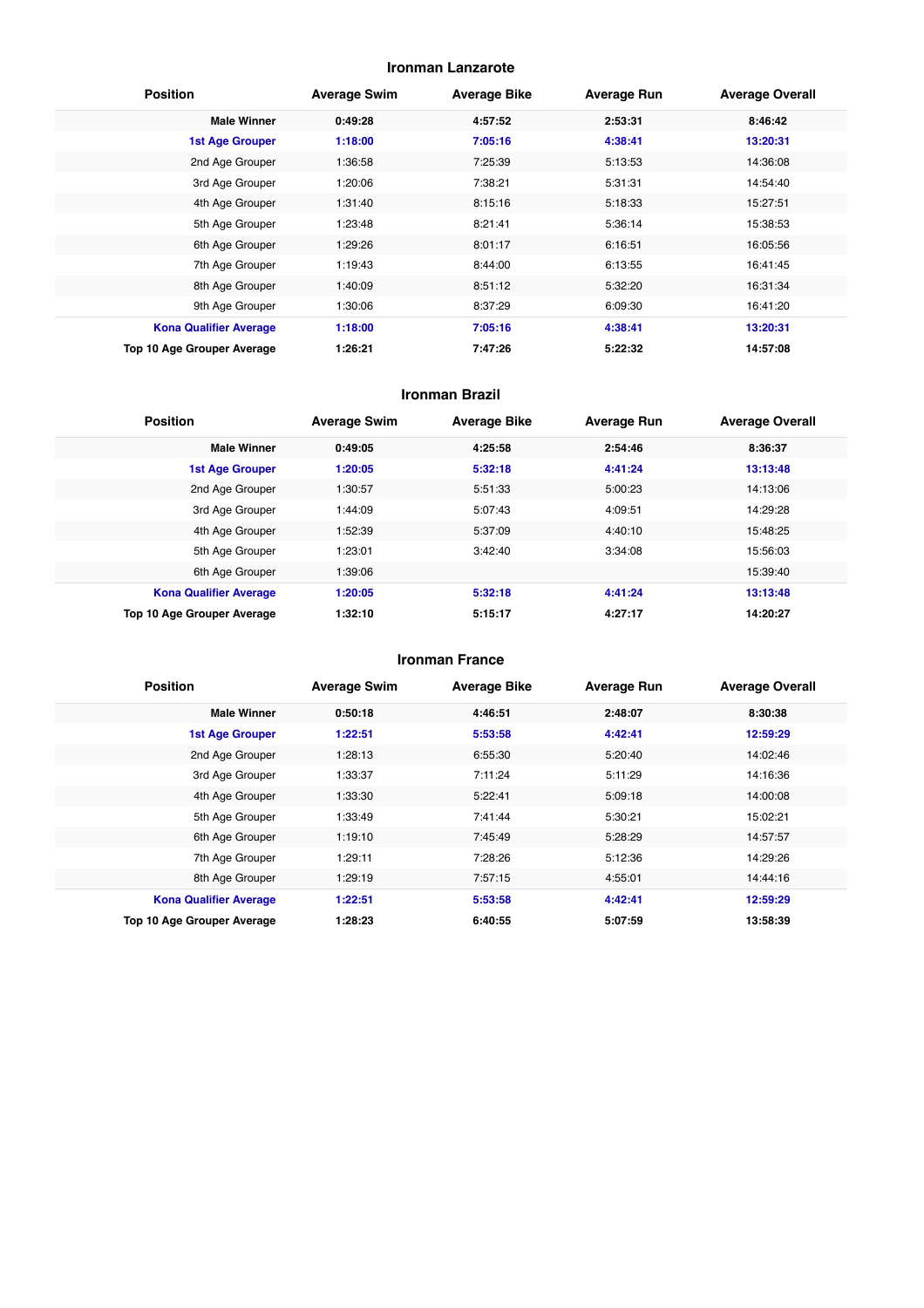#### **Ironman Cairns**

| <b>Position</b>               | <b>Average Swim</b> | <b>Average Bike</b> | <b>Average Run</b> | <b>Average Overall</b> |
|-------------------------------|---------------------|---------------------|--------------------|------------------------|
| <b>Male Winner</b>            | 0:50:04             | 4:30:34             | 2:53:07            | 8:17:45                |
| <b>1st Age Grouper</b>        | 1:25:41             | 6:24:55             | 5:23:01            | 13:26:45               |
| 2nd Age Grouper               | 1:41:29             | 6:47:47             | 5:12:22            | 13:56:32               |
| 3rd Age Grouper               | 1:18:22             | 6:32:31             | 6:12:37            | 14:21:58               |
| 4th Age Grouper               | 1:43:15             | 6:44:57             | 5:34:47            | 14:22:18               |
| 5th Age Grouper               | 1:38:54             | 7:15:56             | 5:26:55            | 14:41:33               |
| 6th Age Grouper               | 1:19:47             | 6:48:35             | 6:28:37            | 14:53:11               |
| 7th Age Grouper               | 1:38:27             | 7:15:36             | 6:17:00            | 15:26:12               |
| 8th Age Grouper               | 1:41:47             | 6:57:54             | 5:26:43            | 14:21:46               |
| 9th Age Grouper               | 1:33:41             | 6:47:43             | 6:15:06            | 14:57:14               |
| 10th Age Grouper              | 1:20:27             | 6:59:46             | 6:25:38            | 14:57:56               |
| <b>Kona Qualifier Average</b> | 1:25:41             | 6:24:55             | 5:23:01            | 13:26:45               |
| Top 10 Age Grouper Average    | 1:31:45             | 6:46:43             | 5:46:12            | 14:21:06               |

#### **Ironman Austria**

| <b>Position</b>               | <b>Average Swim</b> | <b>Average Bike</b> | <b>Average Run</b> | <b>Average Overall</b> |
|-------------------------------|---------------------|---------------------|--------------------|------------------------|
| <b>Male Winner</b>            | 0:47:35             | 4:22:02             | 2:46:46            | 8:00:21                |
| <b>1st Age Grouper</b>        | 1:18:25             | 6:08:16             | 4:28:00            | 12:08:49               |
| 2nd Age Grouper               | 1:26:46             | 6:17:05             | 4:49:46            | 12:48:45               |
| 3rd Age Grouper               | 1:31:26             | 6:20:03             | 5:02:32            | 13:09:13               |
| 4th Age Grouper               | 1:27:08             | 6:29:26             | 5:36:24            | 13:49:38               |
| 5th Age Grouper               | 1:17:21             | 7:00:21             | 5:55:44            | 14:43:28               |
| 6th Age Grouper               | 1:36:11             | 7:06:25             | 7:01:59            | 14:35:24               |
| 7th Age Grouper               | 1:35:31             | 7:16:01             | 5:57:19            | 15:09:25               |
| 8th Age Grouper               | 1:31:08             | 7:13:07             | 6:09:36            | 15:20:25               |
| 9th Age Grouper               | 1:26:01             | 7:12:21             | 5:53:40            | 14:47:19               |
| 10th Age Grouper              | 1:14:12             | 6:56:32             | 6:38:16            | 15:10:20               |
| <b>Kona Qualifier Average</b> | 1:18:25             | 6:08:16             | 4:28:00            | 12:08:49               |
| Top 10 Age Grouper Average    | 1:26:31             | 6:38:08             | 5:28:52            | 13:44:26               |

#### **Ironman Frankfurt**

| <b>Position</b>               | <b>Average Swim</b> | <b>Average Bike</b> | <b>Average Run</b> | <b>Average Overall</b> |
|-------------------------------|---------------------|---------------------|--------------------|------------------------|
| <b>Male Winner</b>            | 0:47:34             | 4:23:50             | 2:50:18            | 8:05:14                |
| <b>1st Age Grouper</b>        | 1:17:01             | 5:48:41             | 3:59:35            | 11:39:03               |
| 2nd Age Grouper               | 1:20:12             | 4:57:37             | 4:58:25            | 12:29:09               |
| 3rd Age Grouper               | 1:20:50             | 5:41:36             | 5:59:10            | 13:22:17               |
| 4th Age Grouper               | 1:35:35             | 5:44:36             | 6:09:24            | 13:39:32               |
| 5th Age Grouper               | 1:40:32             | 5:59:46             | 5:50:07            | 14:13:41               |
| 6th Age Grouper               | 1:25:23             | 5:20:46             | 7:44:20            | 14:21:14               |
| 7th Age Grouper               | 1:33:37             | 4:28:35             | 8:50:37            | 14:31:55               |
| 8th Age Grouper               | 1:28:54             | 3:13:58             | 10:47:43           | 14:52:12               |
| 9th Age Grouper               | 1:44:17             | 6:53:40             | 5:50:43            | 14:42:58               |
| 10th Age Grouper              | 1:35:29             | 7:27:28             | 6:23:58            | 15:38:04               |
| <b>Kona Qualifier Average</b> | 1:17:01             | 5:48:41             | 3:59:35            | 11:39:03               |
| Top 10 Age Grouper Average    | 1:26:49             | 5:31:11             | 5:53:47            | 13:19:04               |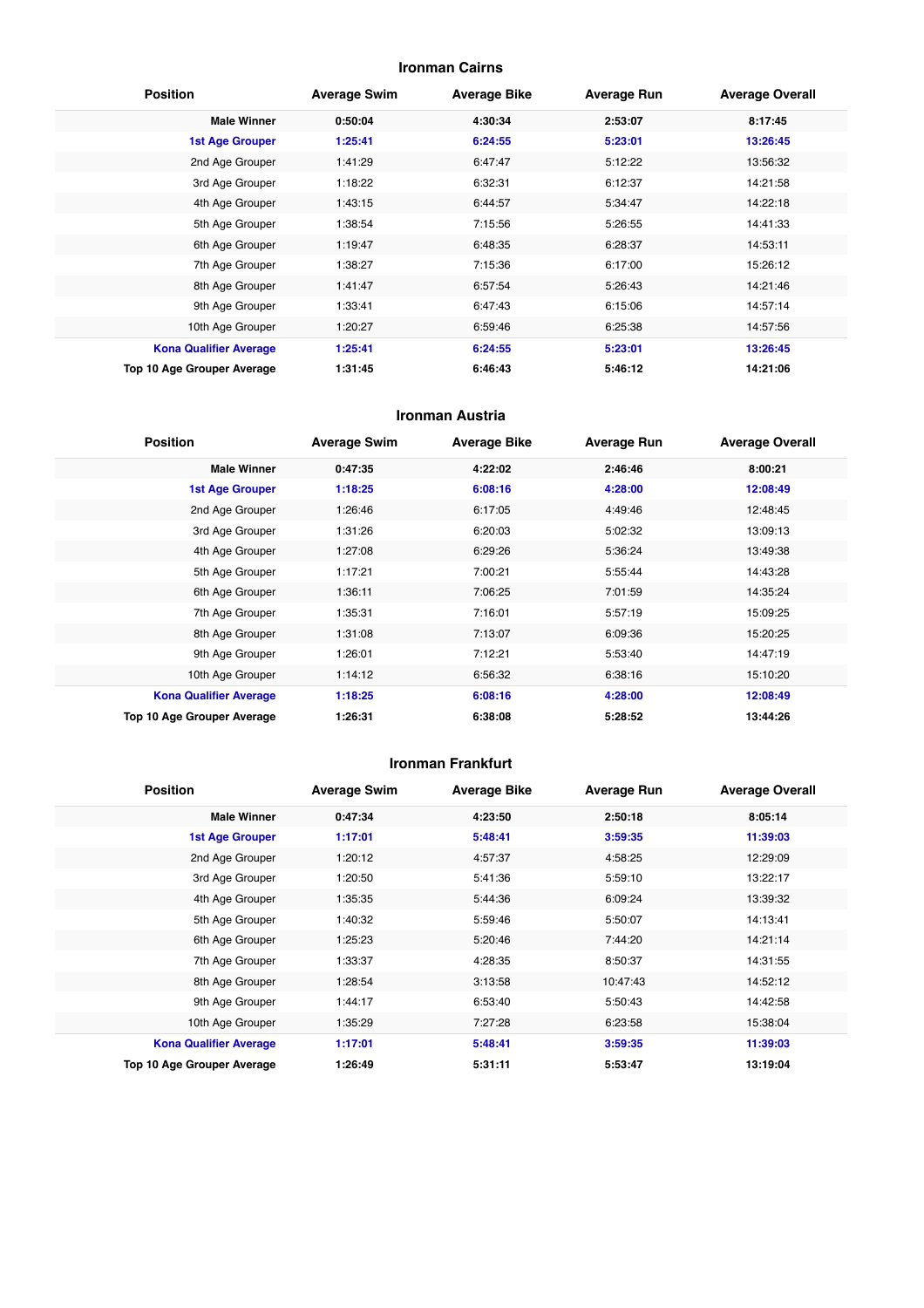## **Ironman UK**

| <b>Position</b>               | <b>Average Swim</b> | <b>Average Bike</b> | <b>Average Run</b> | <b>Average Overall</b> |
|-------------------------------|---------------------|---------------------|--------------------|------------------------|
| <b>Male Winner</b>            | 0:47:06             | 4:58:56             | 2:53:37            | 8:43:35                |
| <b>1st Age Grouper</b>        | 1:20:02             | 7:15:42             | 4:52:23            | 13:47:01               |
| 2nd Age Grouper               | 1:33:03             | 7:36:55             | 5:22:06            | 14:54:32               |
| 3rd Age Grouper               | 1:34:00             | 7:46:31             | 5:16:06            | 14:58:28               |
| 4th Age Grouper               | 1:24:10             | 7:28:19             | 4:38:20            | 13:56:36               |
| 5th Age Grouper               | 1:22:03             | 7:24:59             | 4:54:10            | 14:01:38               |
| 6th Age Grouper               | 1:35:10             | 8:15:16             | 6:01:16            | 16:18:02               |
| <b>Kona Qualifier Average</b> | 1:20:02             | 7:15:42             | 4:52:23            | 13:47:01               |
| Top 10 Age Grouper Average    | 1:27:19             | 7:30:38             | 5:08:16            | 14:27:26               |

## **Ironman Lake Placid**

| <b>Position</b>               | <b>Average Swim</b> | <b>Average Bike</b> | <b>Average Run</b> | <b>Average Overall</b> |
|-------------------------------|---------------------|---------------------|--------------------|------------------------|
| <b>Male Winner</b>            | 0:50:43             | 4:50:15             | 2:57:23            | 8:43:34                |
| <b>1st Age Grouper</b>        | 1:22:52             | 6:50:52             | 4:49:14            | 13:18:27               |
| 2nd Age Grouper               | 1:23:14             | 7:06:09             | 5:20:55            | 14:06:36               |
| 3rd Age Grouper               | 1:25:52             | 7:28:56             | 5:03:58            | 14:18:55               |
| 4th Age Grouper               | 1:29:23             | 7:19:47             | 5:39:29            | 14:48:06               |
| 5th Age Grouper               | 1:23:16             | 7:11:06             | 5:35:35            | 14:28:28               |
| 6th Age Grouper               | 1:24:07             | 7:27:48             | 5:35:44            | 14:48:38               |
| 7th Age Grouper               | 1:24:26             | 7:49:19             | 5:41:21            | 15:14:22               |
| 8th Age Grouper               | 1:25:37             | 7:38:05             | 6:09:27            | 15:30:37               |
| 9th Age Grouper               | 1:27:47             | 7:35:28             | 6:31:42            | 15:55:34               |
| 10th Age Grouper              | 1:26:07             | 7:48:33             | 6:19:30            | 15:51:37               |
| <b>Kona Qualifier Average</b> | 1:22:52             | 6:50:52             | 4:49:14            | 13:18:27               |
| Top 10 Age Grouper Average    | 1:25:09             | 7:21:01             | 5:32:52            | 14:37:25               |

## **Ironman Switzerland**

| <b>Position</b>               | <b>Average Swim</b> | <b>Average Bike</b> | <b>Average Run</b> | <b>Average Overall</b> |
|-------------------------------|---------------------|---------------------|--------------------|------------------------|
| <b>Male Winner</b>            | 0:53:56             | 4:32:06             | 2:53:03            | 8:21:35                |
| <b>1st Age Grouper</b>        | 1:23:53             | 6:09:46             | 4:34:46            | 12:18:38               |
| 2nd Age Grouper               | 1:27:08             | 5:52:00             | 6:48:12            | 13:28:18               |
| 3rd Age Grouper               | 1:43:57             | 7:00:51             | 5:58:16            | 14:03:05               |
| 4th Age Grouper               | 1:52:51             | 6:59:21             | 5:00:54            | 14:06:22               |
| 5th Age Grouper               | 1:36:55             | 7:12:25             | 5:46:26            | 14:48:08               |
| 6th Age Grouper               | 1:36:59             | 7:12:49             | 5:39:44            | 14:42:41               |
| 7th Age Grouper               | 1:31:37             | 7:31:20             | 6:26:03            | 15:43:39               |
| 8th Age Grouper               | 1:23:46             | 7:36:18             | 6:31:01            | 15:51:42               |
| <b>Kona Qualifier Average</b> | 1:23:53             | 6:09:46             | 4:34:46            | 12:18:38               |
| Top 10 Age Grouper Average    | 1:34:12             | 6:34:46             | 5:41:17            | 13:39:33               |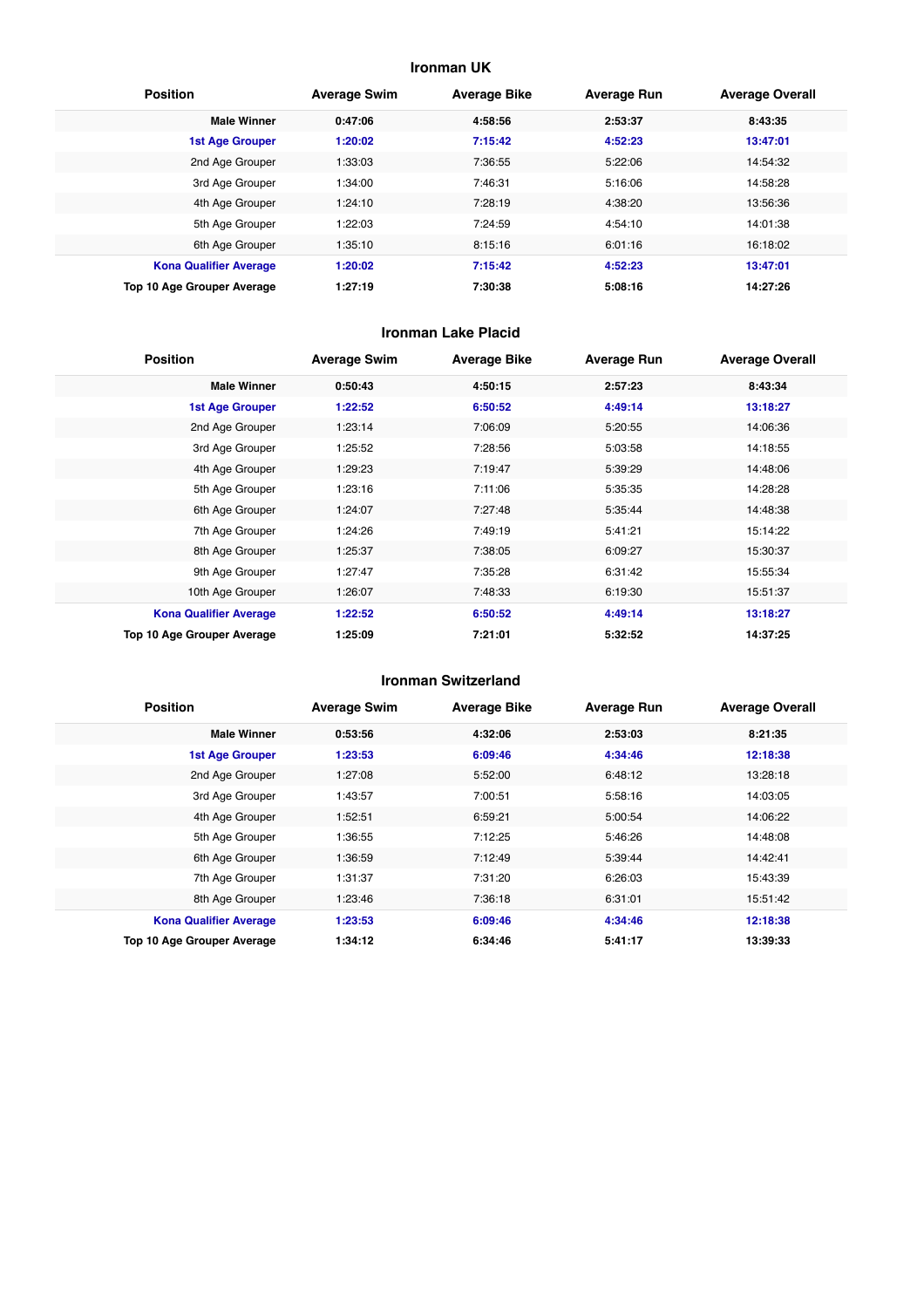#### **Ironman Canada**

| <b>Position</b>               | <b>Average Swim</b> | <b>Average Bike</b> | <b>Average Run</b> | <b>Average Overall</b> |
|-------------------------------|---------------------|---------------------|--------------------|------------------------|
| <b>Male Winner</b>            | 0:52:06             | 4:41:41             | 2:55:55            | 8:33:11                |
| <b>1st Age Grouper</b>        | 1:24:05             | 6:23:02             | 4:32:08            | 12:32:04               |
| 2nd Age Grouper               | 1:27:28             | 6:29:18             | 5:05:33            | 13:16:36               |
| 3rd Age Grouper               | 1:23:35             | 6:34:56             | 5:16:26            | 13:30:51               |
| 4th Age Grouper               | 1:29:07             | 6:50:38             | 5:24:28            | 13:58:36               |
| 5th Age Grouper               | 1:29:27             | 7:05:11             | 5:39:59            | 14:34:43               |
| 6th Age Grouper               | 1:24:19             | 7:12:44             | 5:53:11            | 14:47:00               |
| 7th Age Grouper               | 1:34:39             | 7:01:35             | 6:05:18            | 14:59:50               |
| 8th Age Grouper               | 1:38:20             | 7:25:40             | 5:51:37            | 15:17:30               |
| 9th Age Grouper               | 1:40:48             | 7:21:15             | 6:13:50            | 15:33:26               |
| 10th Age Grouper              | 1:36:17             | 7:27:50             | 6:22:17            | 15:43:57               |
| <b>Kona Qualifier Average</b> | 1:24:05             | 6:23:02             | 4:32:08            | 12:32:04               |
| Top 10 Age Grouper Average    | 1:30:38             | 6:58:32             | 5:37:26            | 14:23:32               |

## **Ironman Maastricht-Limburg**

| <b>Position</b>               | <b>Average Swim</b> | <b>Average Bike</b> | <b>Average Run</b> | <b>Average Overall</b> |
|-------------------------------|---------------------|---------------------|--------------------|------------------------|
| <b>Male Winner</b>            | 0:46:22             | 4:43:33             | 2:51:59            | 8:27:18                |
| <b>1st Age Grouper</b>        | 1:08:15             | 6:16:20             | 5:29:15            | 13:05:57               |
| 2nd Age Grouper               | 1:24:41             | 7:01:20             | 6:34:17            | 15:19:43               |
| 3rd Age Grouper               | 1:42:26             | 7:39:23             | 6:05:43            | 15:43:21               |
| <b>Kona Qualifier Average</b> | 1:08:15             | 6:16:20             | 5:29:15            | 13:05:57               |
| Top 10 Age Grouper Average    | 1:25:07             | 6:59:01             | 6:03:05            | 14:43:00               |

#### **Ironman Boulder**

| <b>Position</b>               | <b>Average Swim</b> | <b>Average Bike</b> | <b>Average Run</b> | <b>Average Overall</b> |
|-------------------------------|---------------------|---------------------|--------------------|------------------------|
| <b>Male Winner</b>            | 0:55:43             | 4:27:22             | 3:03:06            | 8:32:53                |
| <b>1st Age Grouper</b>        | 1:12:31             | 5:57:40             | 5:16:49            | 12:51:35               |
| 2nd Age Grouper               | 1:33:04             | 6:25:02             | 5:16:10            | 13:37:00               |
| 3rd Age Grouper               | 1:22:39             | 6:47:26             | 5:54:20            | 14:19:26               |
| 4th Age Grouper               | 1:21:25             | 6:44:11             | 6:12:17            | 14:36:19               |
| 5th Age Grouper               | 1:28:45             | 6:34:32             | 6:10:26            | 14:45:59               |
| 6th Age Grouper               | 1:36:29             | 6:57:18             | 6:32:53            | 15:29:08               |
| 7th Age Grouper               | 1:39:53             | 6:53:55             | 6:43:16            | 15:39:43               |
| 8th Age Grouper               | 1:27:27             | 7:36:20             | 6:36:09            | 16:01:57               |
| 9th Age Grouper               | 1:31:22             | 7:41:07             | 6:46:31            | 16:27:53               |
| 10th Age Grouper              | 1:29:30             | 7:06:18             | 7:38:15            | 16:39:26               |
| <b>Kona Qualifier Average</b> | 1:12:31             | 5:57:40             | 5:16:49            | 12:51:35               |
| Top 10 Age Grouper Average    | 1:28:18             | 6:52:23             | 6:18:42            | 15:02:50               |

## **Ironman Sweden**

| <b>Position</b>               | <b>Average Swim</b> | <b>Average Bike</b> | <b>Average Run</b> | <b>Average Overall</b> |
|-------------------------------|---------------------|---------------------|--------------------|------------------------|
| <b>Male Winner</b>            | 0:49:39             | 4:29:16             | 2:49:12            | 8:11:09                |
| <b>1st Age Grouper</b>        | 1:28:59             | 6:18:46             | 4:36:18            | 12:37:16               |
| 2nd Age Grouper               | 1:31:09             | 6:25:02             | 5:09:11            | 13:18:12               |
| 3rd Age Grouper               | 1:52:22             | 7:00:23             | 5:21:22            | 14:28:44               |
| 4th Age Grouper               | 1:46:22             | 6:43:03             | 6:07:24            | 15:00:30               |
| 5th Age Grouper               | 1:50:16             | 6:40:42             | 6:03:44            | 15:09:37               |
| <b>Kona Qualifier Average</b> | 1:28:59             | 6:18:46             | 4:36:18            | 12:37:16               |
| Top 10 Age Grouper Average    | 1:39:08             | 6:35:05             | 5:18:08            | 13:49:17               |